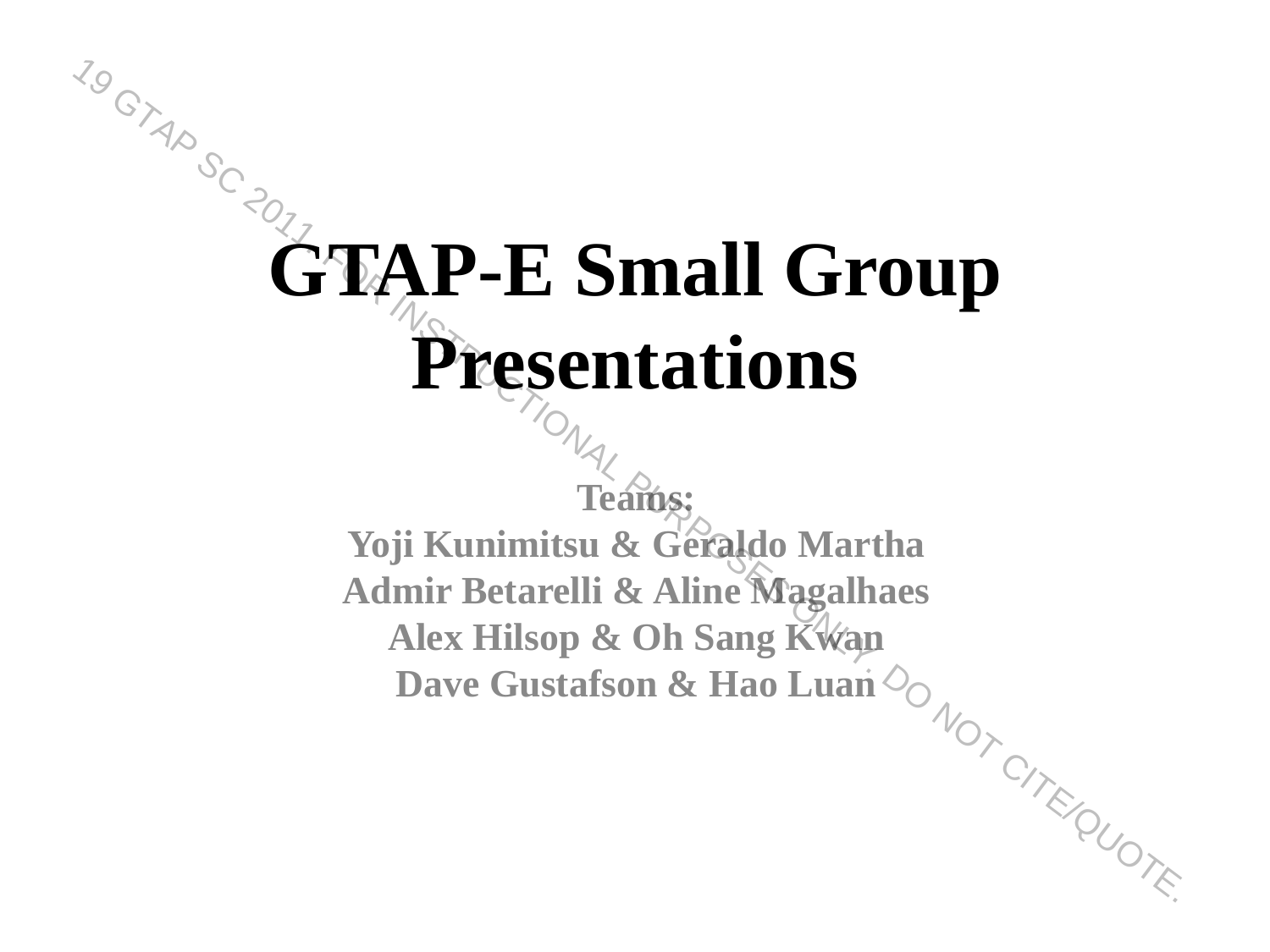#### **GTAP-E**

- **Includes greater energy sector detail**
	- **Tracks CO<sup>2</sup> emissions from combustion of fossil fuels, by region, source, and sector combinations of Closures and Shocks**<br> **combinations of combinations from combustion of**<br> **combinations of combinations of combinations**<br> **combinations and emissions trading**<br>  $\overline{C}$ - Every region is mapped to a bloc<br>
	- **Explicit treatment of carbon taxation, emission quotas, and emissions trading**

– **Every region is mapped to a bloc**

- **A region that does not participate in emission trading is mapped to its own bloc**
- **Carbon trading scenarios are modeled using**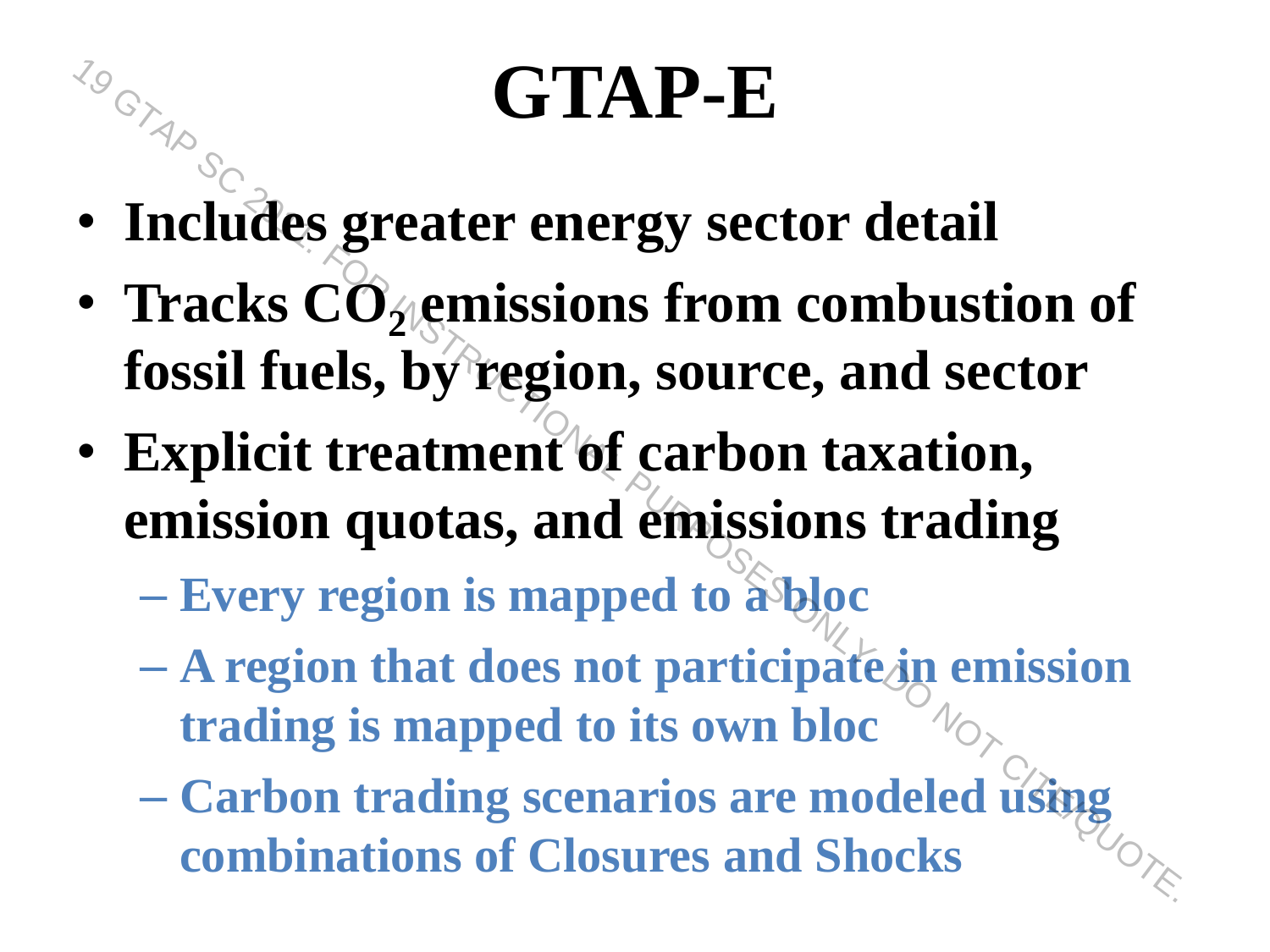#### **Baseline Application of GTAP-E**

- **"Annex E** countries have region-specific **carbon reduction targets Baseline Application of GTAP-E**<br>
• "Annex E<sub>2</sub> countries have region-specific<br>
carbon reduction targets<br>
– US: -17%<br>
– EU27: -17%<br>
– EU27: -17%<br>
– Japan: -30%<br>
– EEFSU: +9% (artifact)<br>
– Rest of Annex 1: -40%<br>
• Other re
	- **US: -17%**
	- **EU27: -17%**
	- **Japan: -30%**
	- **EEFSU: +9% (artifact)**
	- **Rest of Annex 1: -40%**
- **Other regions: China, India, EEX, ROW**
-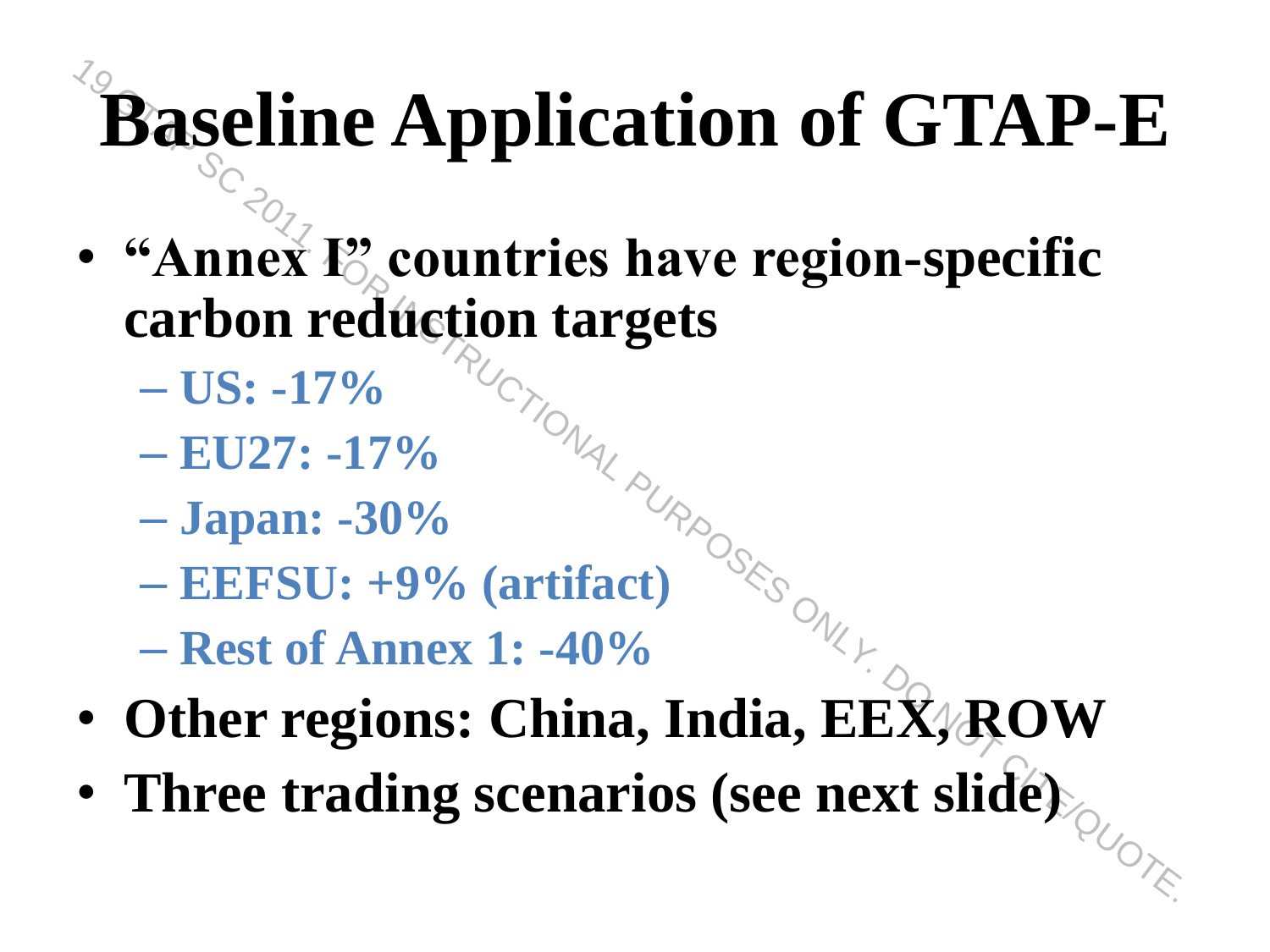#### **Trading Scenario Results**

#### **A. No emissions trading ("notr")**

#### **B. Emission trading within Annex I ("tr") C. Worldwide emission trading ("wtr")**

|              |       |                  |          | <sup>79</sup> Trading Scenario Results<br>A. No emissions trading ("notr")<br>B. Emission trading within Annex I ("tr")<br>C. Worldwide emission trading ("wtr") |          |                 |
|--------------|-------|------------------|----------|------------------------------------------------------------------------------------------------------------------------------------------------------------------|----------|-----------------|
|              |       | Case A. ("notr") |          | Case B. ("tr")                                                                                                                                                   |          | Case C. ("wtr") |
|              |       |                  |          | C emissions (%) C price (\$/tonne) C emissions (%) C price (\$/tonne) C emissions (%) C price (\$/tonne)                                                         |          |                 |
| <b>USA</b>   | $-17$ | 67.74            | $-15.69$ | 59.64                                                                                                                                                            | $-7.02$  | 22.23           |
| <b>EU27</b>  | $-17$ | 90.04            | $-12.39$ | 59.71                                                                                                                                                            | $-5.22$  | 22.23           |
| <b>EEFSU</b> | 1.56  | $\Omega$         | $-20.99$ | 59.07                                                                                                                                                            | $-9.52$  | 22.18           |
| <b>JPN</b>   | $-30$ | 248.21           | $-11.32$ | 59.75                                                                                                                                                            | $-4.52$  | 22.23           |
| RoA1         | $-40$ | 275.96           | $-16.22$ | 59.85                                                                                                                                                            | $-7.39$  | 22.26           |
| <b>EEX</b>   | 1.63  | $\Omega$         | 1.28     | $\overline{0}$                                                                                                                                                   | $-4.65$  | 22.23           |
| <b>CHN</b>   | 0.42  | $\Omega$         | 0.26     | $\Omega$                                                                                                                                                         | $-16.6$  | 22.19           |
| <b>IND</b>   | 0.74  | $\overline{0}$   | 0.5      | $\overline{0}$                                                                                                                                                   | $-15.82$ | 22.18           |
| <b>ROW</b>   | 1.53  | $\Omega$         | 1.19     | $\Omega$                                                                                                                                                         | $-7.64$  | 22.22           |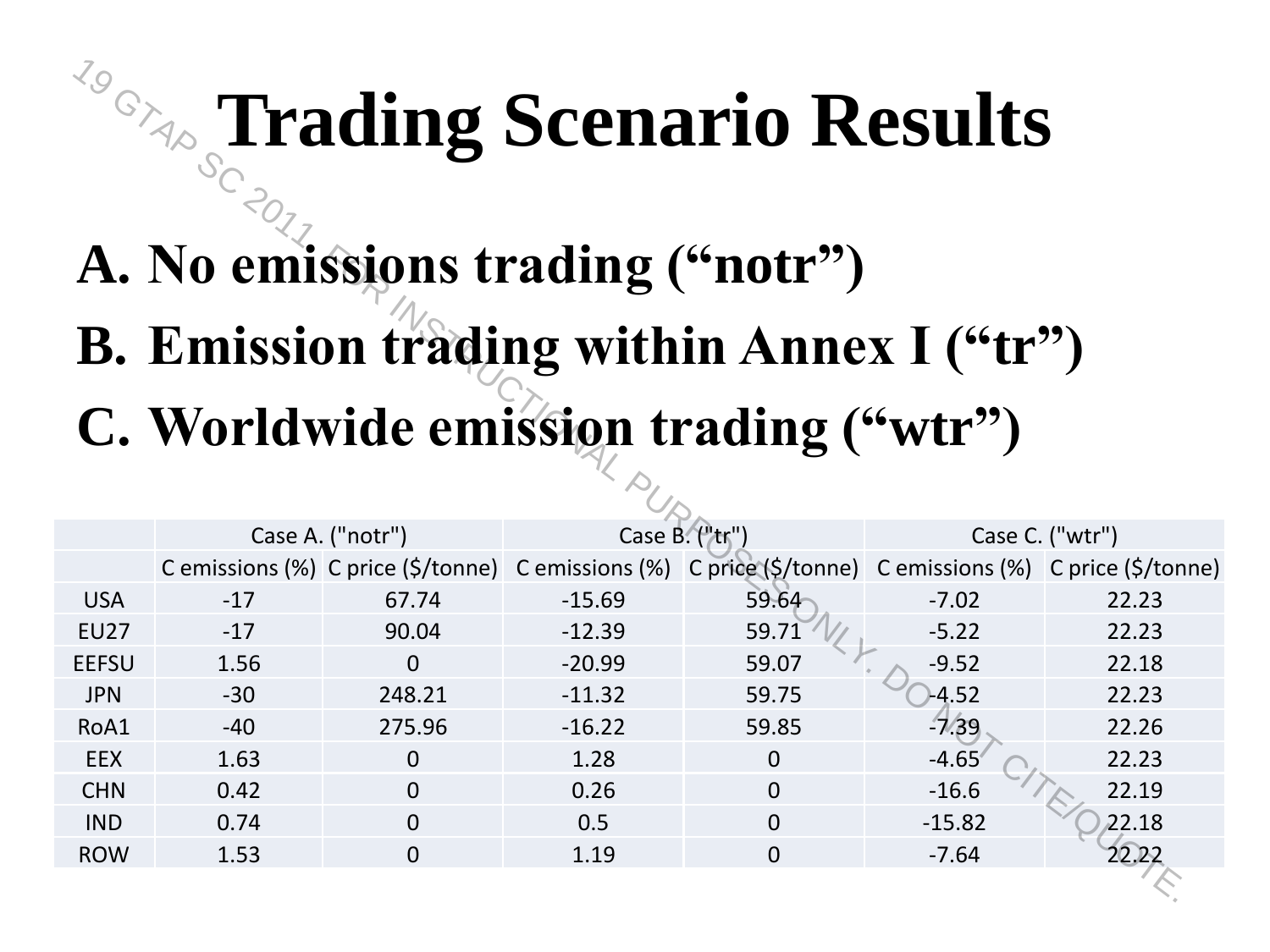#### **Percent Changes in Household Utility and Terms-of-Trade**

|                                                                               |                 |         | <b>Percent Changes in Household</b> |            |                 |            |
|-------------------------------------------------------------------------------|-----------------|---------|-------------------------------------|------------|-----------------|------------|
| <b><i>Fercent Chance</i></b><br><b>Example 2016</b> Julity and Terms-of-Trade |                 |         |                                     |            |                 |            |
|                                                                               | CaseA. ("notr") |         | Case B. ("tr")                      |            | Case C. ("wtr") |            |
|                                                                               | Utility         | TOT     | Utility                             | <b>TOT</b> | Utility         | <b>TOT</b> |
| <b>USA</b>                                                                    | $-0.1$          | 0.49    | $-0.1$                              | 0.4        | $-0.05$         | 0.18       |
| <b>EU27</b>                                                                   | $-0.12$         | 0.17'   | $-0.08$                             | 0.13       | $-0.01$         | 0.07       |
| <b>EEFSU</b>                                                                  | $-0.94$         | $-1.11$ | 1.08                                | $-0.21$    | 0.09            | $-0.33$    |
| <b>JPN</b>                                                                    | $-0.41$         | 0.9     | $-0.13$                             | 0.39       | $-0.03$         | 0.26       |
| RoA1                                                                          | $-1.06$         | $-0.15$ | $-0.5$                              | $-0.37$    | $-0.23$         | $-0.22$    |
| EEX                                                                           | $-0.61$         | $-1.49$ | $-0.43$                             | $-1.06$    | $-0.37$         | $-0.7$     |
| <b>CHN</b>                                                                    | 0.01            | 0.07    | 0.01                                | 0.07       | 0.22            | 0.13       |
| <b>IND</b>                                                                    | 0.25            | 0.54    | 0.18                                | 0.39       | 0.16            | 0.55       |
| <b>ROW</b>                                                                    | 0.11            | 0.12    | 0.08                                | 0.1        | 0.05            | 0.14       |
|                                                                               |                 |         |                                     |            |                 |            |
| EV (M USD)                                                                    | (80, 589.52)    |         | (34, 537.86)                        |            | (14.489)        |            |
|                                                                               |                 |         |                                     |            |                 |            |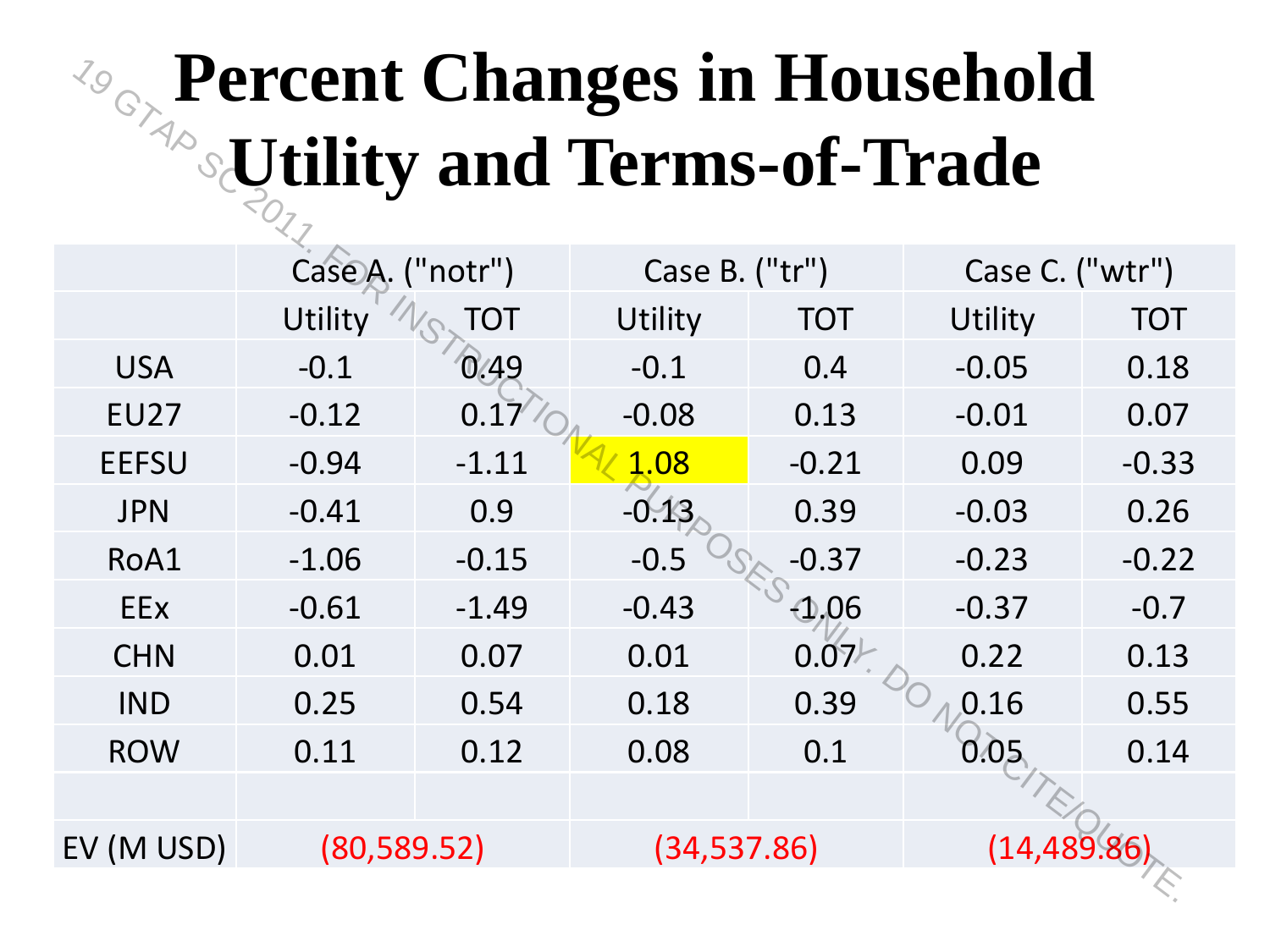# **GTAP-E model: shock to the TF.**<br>GTAP-E model: shock to the TF.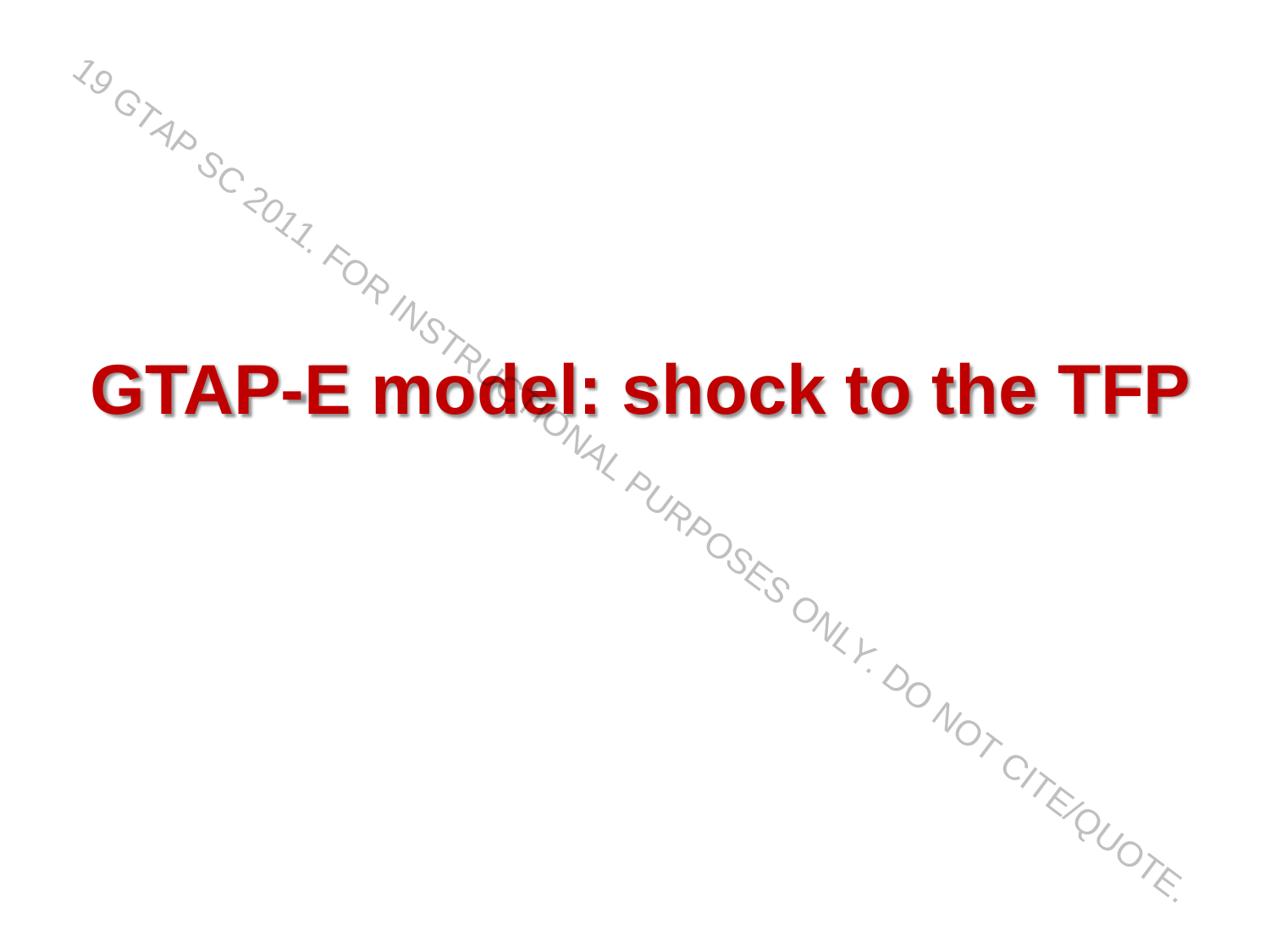#### *GTAP-E: Production Structure*

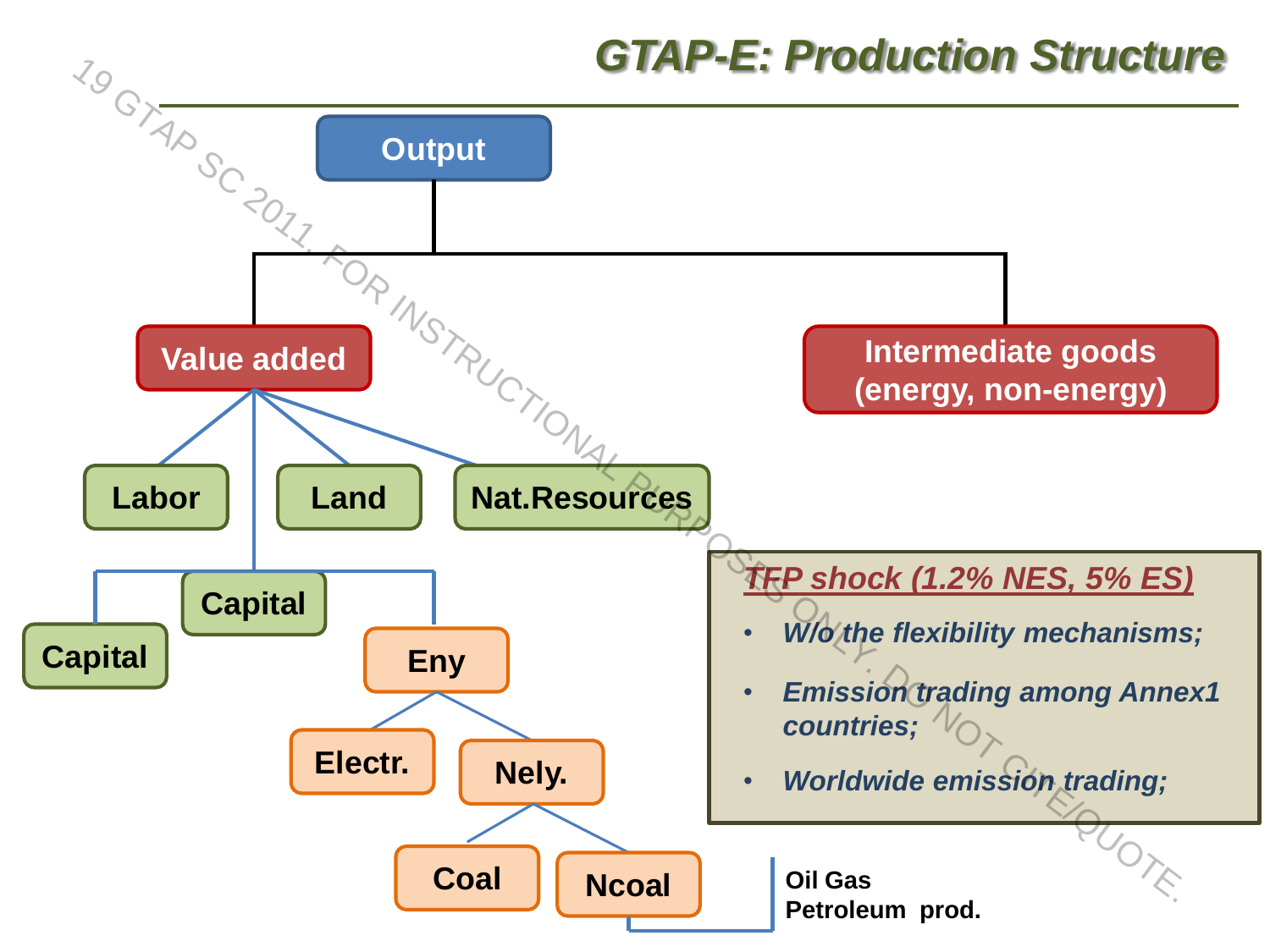#### *GTAP-E: Exercise (TFP, NES)*

**Reduction in emissions and cost of reduction in Reduction in** 

| 79             |                                   |                      | UIAF-L. LAUGUST (IFF, NES)                                                                         |                  |                       |
|----------------|-----------------------------------|----------------------|----------------------------------------------------------------------------------------------------|------------------|-----------------------|
| GTAP           |                                   |                      | <b>Reduction in emissions and cost of reduction in</b><br>response to TFP shock non-energy sectors |                  |                       |
|                | <b>Emissions</b><br>(million t C) | % change<br>(basel.) | % change (TFP,<br>NES)                                                                             | USD/t C (basel.) | USD/t C (TFP,<br>NES) |
| Annex-1        | 3961,1                            |                      |                                                                                                    |                  |                       |
| no trading     |                                   | $-16,6$              | $-16,5$                                                                                            | 91,2             | 98,6                  |
| trading (A1)   |                                   | $-15,4$              | $-15,4$                                                                                            | 59,6             | 63,3                  |
| trading (Wid.) |                                   | $-6,8$               | $-6,7$                                                                                             | 22,2             | 24,5                  |
| Non-Annex-1    | 3083,9                            |                      |                                                                                                    |                  |                       |
| no trading     |                                   | 1,1                  | $\overrightarrow{18}$                                                                              | 0,0              | 0,0                   |
| trading (A1)   |                                   | 0,8                  | 1,5                                                                                                | 0,0              | 0,0                   |
| trading (Wid.) |                                   | $-11,0$              | $-11,1$                                                                                            | 22,2             | 24,4                  |
| World          | 7045,0                            |                      |                                                                                                    |                  |                       |
| no trading     |                                   | $-8,9$               | $-8,5$                                                                                             |                  | 98,6                  |
| trading (A1)   |                                   | $-8,3$               | $-8,0$                                                                                             | 59,6             | 63,3                  |
| trading (Wid.) |                                   | $-8,6$               | $-8,6$                                                                                             | 22,2             | 24,5                  |
|                |                                   |                      |                                                                                                    |                  |                       |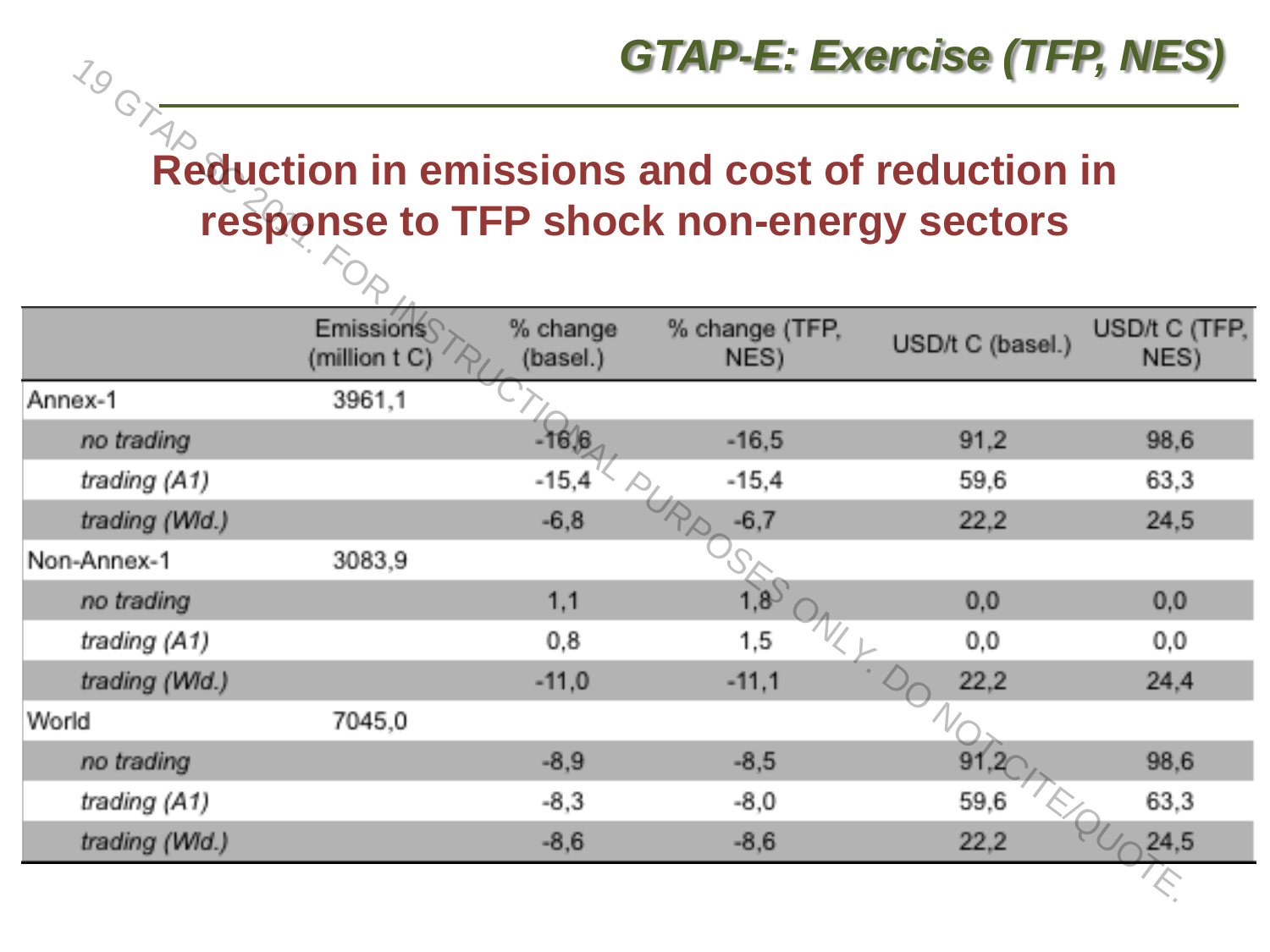

|             | Total (base).) | Regions          | Total (TFP) | Regions               |
|-------------|----------------|------------------|-------------|-----------------------|
|             | USD million    | $%$ chg.         | USD million | % chg.                |
| No trading  | $-80589$       | $-106$ to 0.25   | 733292      | 0.25 to 4.5           |
| Trading A1  | $-34538$       | $-0.5$ to $4.08$ | 781302      | 1.08 to 3.24          |
| Wid.Trading | $-14490$       | $-0.37$ to 1.57  | 802222      | 0.22 to 2.94          |
|             |                |                  |             | JONKY DONOTCITE QUOTE |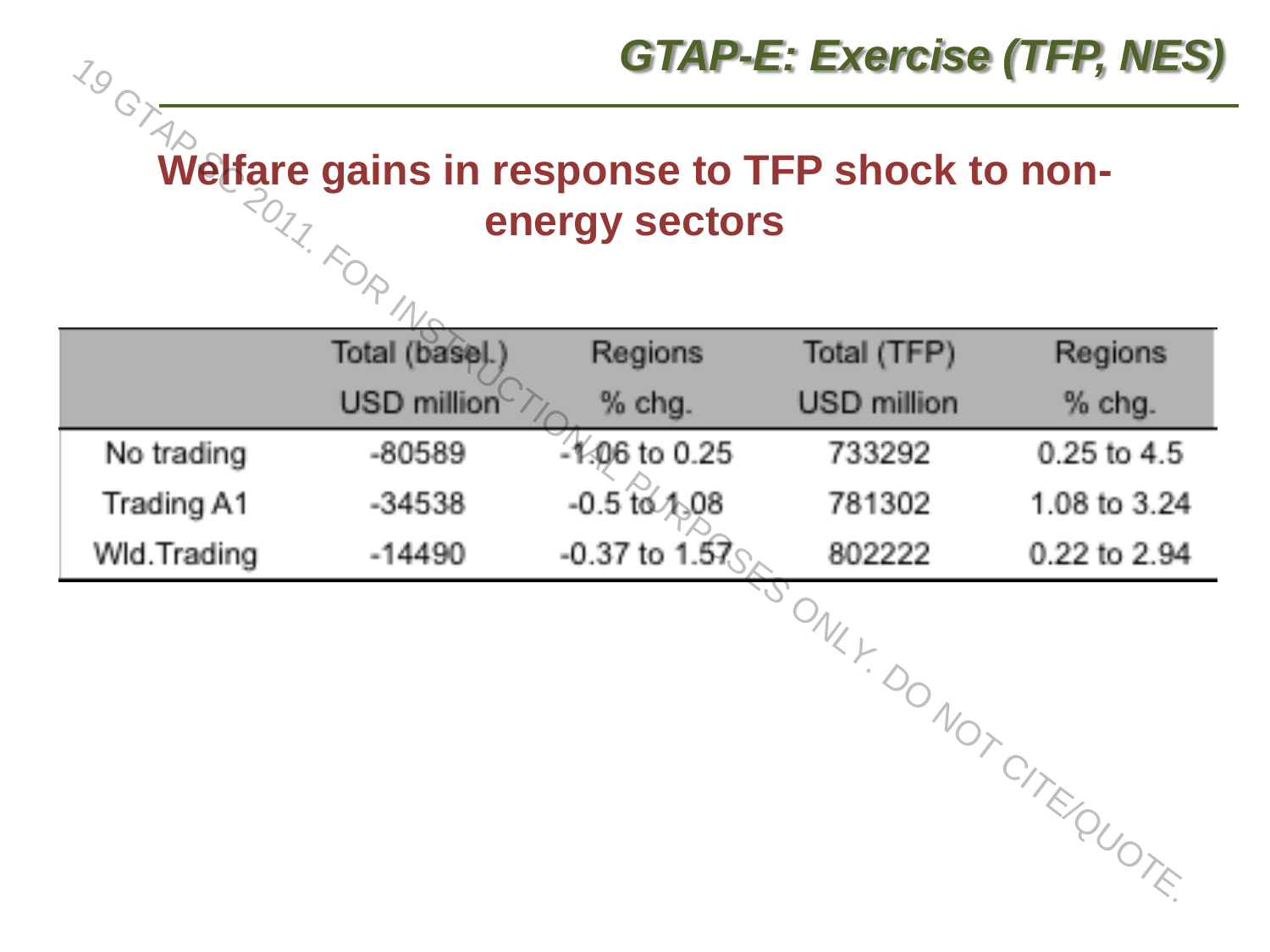#### **Welfare gains in response to TFP shock to non-**

| 2017    |          |            | energy sector |                   |          |                     |
|---------|----------|------------|---------------|-------------------|----------|---------------------|
|         |          | No trading |               | <b>Trading A1</b> |          | <b>Wld. Trading</b> |
| Region  | (basel.) | (TFPs.)    | (basel.)      | (TFPs.)           | (basel.) | (TFPs.)             |
| 1 USA   | 13       | <b>29</b>  | 32            | 27                | 35       | 27                  |
| 2 EU27  | 18       | 35         | 27            | 34                | 6        | 34                  |
| 3 EEFSU | 9        | 1          | $-22$         | 3                 | $-5$     | 2                   |
| 4 JPN   | 20       | 10         | 15            |                   | 8        | 11                  |
| 5 RoA1  | 27       | 3          | 30            | 5                 | 33       | 5                   |
| 6 EEx   | 19       | 5          | 31            | 5                 | 64       | 5                   |
| 7 CHN   | $\Omega$ | 6          | $-1$          | 5                 | -23      | 6                   |
| 8 IND   | $-2$     | 1          | -3            | 1                 | $-7$     |                     |
| 9 ROW   | -4       | 10         | $-7$          | 9                 | $-11$    | 9                   |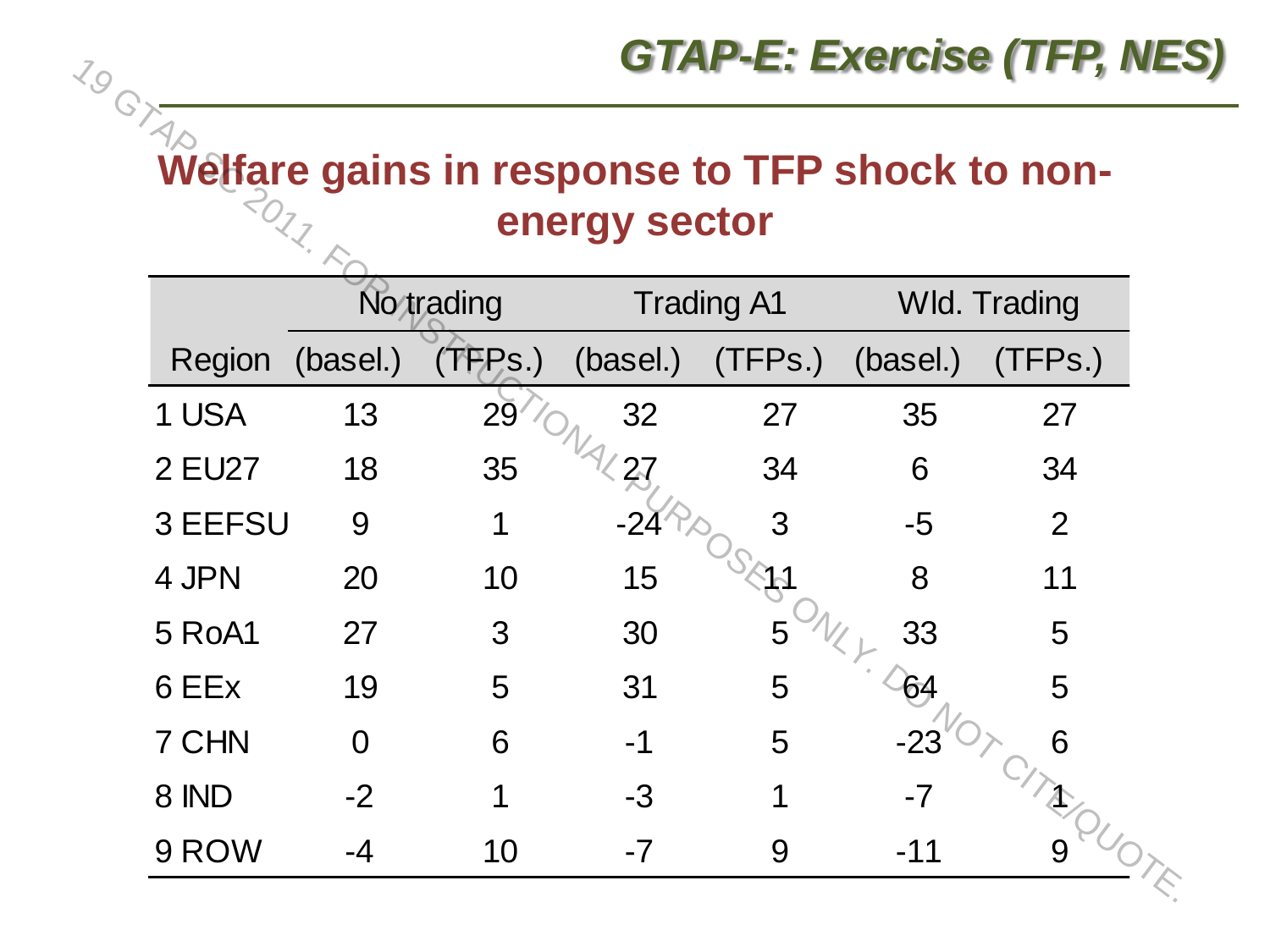#### TFP shock in Electricity sector

- Assuming that
	- TFP in electricity sector increased by 5%
- Why electricity?
	- Cleaner than others
	- All people concern about it
	- It can affect to firms as well as consumers
- Then we re-simulated the carbon tax and carbon emission trade For  $\frac{1}{2}$ <br>  $\frac{1}{2}$ <br>  $\frac{1}{2}$ <br>  $\frac{1}{2}$ <br>  $\frac{1}{2}$ <br>  $\frac{1}{2}$ <br>  $\frac{1}{2}$  TFP in electricity?<br>  $\frac{1}{2}$ <br>  $\frac{1}{2}$  Then trade trade trade trade trade trade  $\frac{1}{2}$ <br>  $\frac{1}{2}$ <br>  $\frac{1}{2}$ <br>  $\frac{1}{2}$ <br>  $\frac{1}{2}$ <br>  $\frac$ 
	- Non-Trade (CO2 tax only)
	- Trade within Annex countries
	-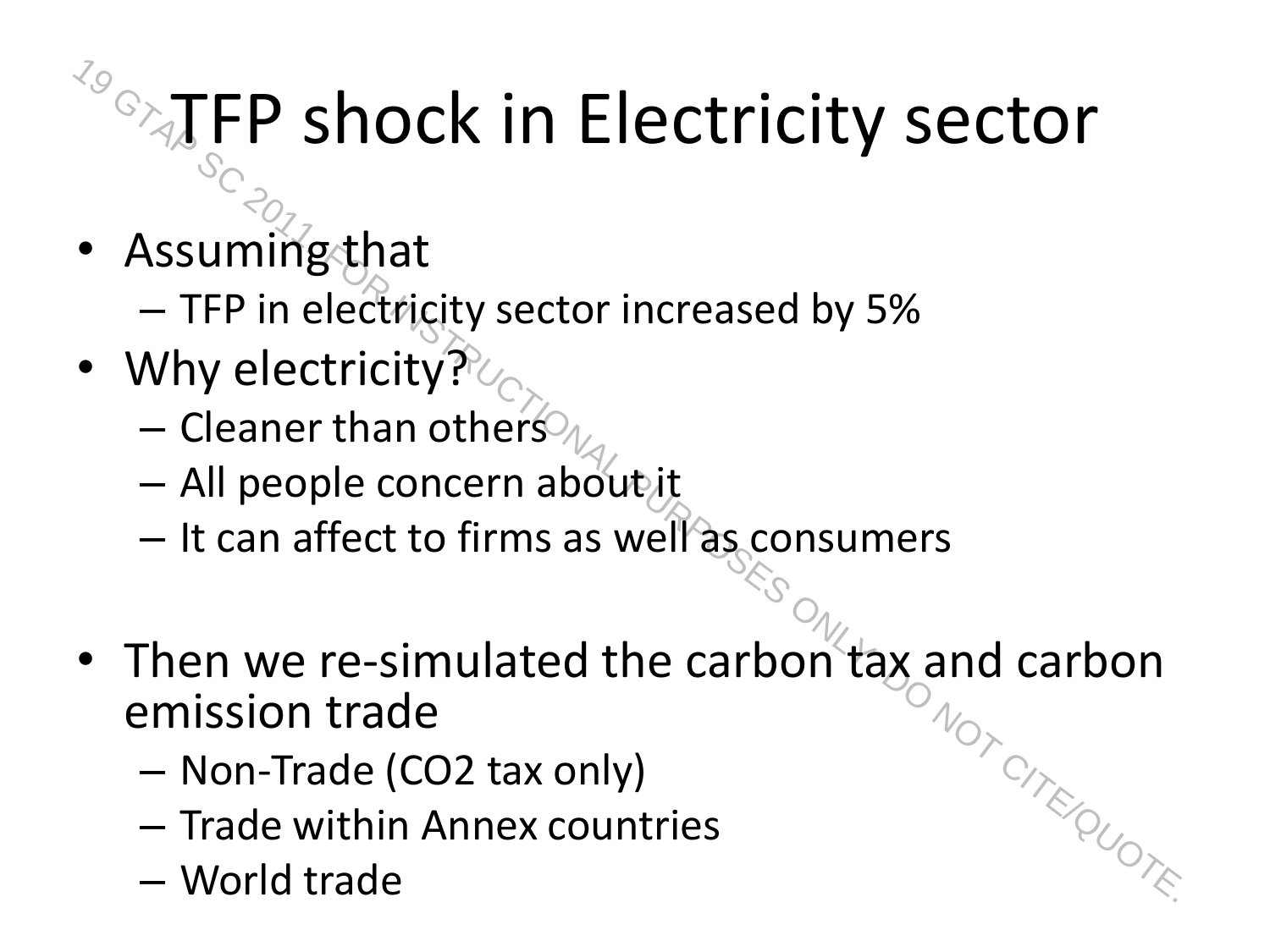#### Results about CO2 emissions and price

|           | Results about CO2 emissions and price                                             |              |                                                           |              |                                         |                   |
|-----------|-----------------------------------------------------------------------------------|--------------|-----------------------------------------------------------|--------------|-----------------------------------------|-------------------|
|           | <b>Annex I emissions</b>                                                          |              | <b>Emissions reduction</b>                                |              | <b>Emissions reduction</b>              |                   |
|           | reduction with no use                                                             |              | with trading among                                        |              | with worldwide                          |                   |
|           | of flexibility                                                                    |              | Annex I                                                   |              |                                         | emissions trading |
|           | $\text{gco2t}$                                                                    | <b>RCTAX</b> | gco <sub>2t</sub>                                         | <b>RCTAX</b> | gco <sub>2t</sub>                       | <b>RCTAX</b>      |
|           | Without TFP increase in electricity sec.                                          |              |                                                           |              |                                         |                   |
| Annex     | $-16.6$                                                                           | 136.4        | $-15.4$                                                   | 59.6         | $-6.8$                                  | 22.2              |
| N-Annex   | 1.1                                                                               |              | 0.8                                                       |              | $-11.0$                                 | 22.2              |
| C-leakage | 4.93                                                                              |              | 4.00                                                      |              | na                                      |                   |
|           | With TFP increase in electricity sec.                                             |              |                                                           |              |                                         |                   |
| Annex     | $-16.7$                                                                           | 131.6        | $-15.4$                                                   | 56.4         | $-6.8$                                  | 19.8              |
| N-Annex   | 0.0                                                                               |              | $-0.2$                                                    |              | $-11.0$                                 | 19.8              |
| C-leakage | 0.09                                                                              |              | na                                                        |              |                                         |                   |
|           | CO2 Tax ↑ Domest. Price of Output ↑ CO2 from Firms` Import ↑ gco2(coal, others) ↑ |              | CO2 from Cons. & Inv. V gco2(perto-prod)                  |              |                                         |                   |
|           | CO2 trade $\uparrow$ D-Price of output                                            |              | CO2 from Firms' Import $\bigcup$<br>CO2 from Cons. & Inv. |              | gco2(coal, others)<br>gco2(petro. Prod) |                   |

CO2 from Cons. & Inv. 4 gco2(petro. Prod)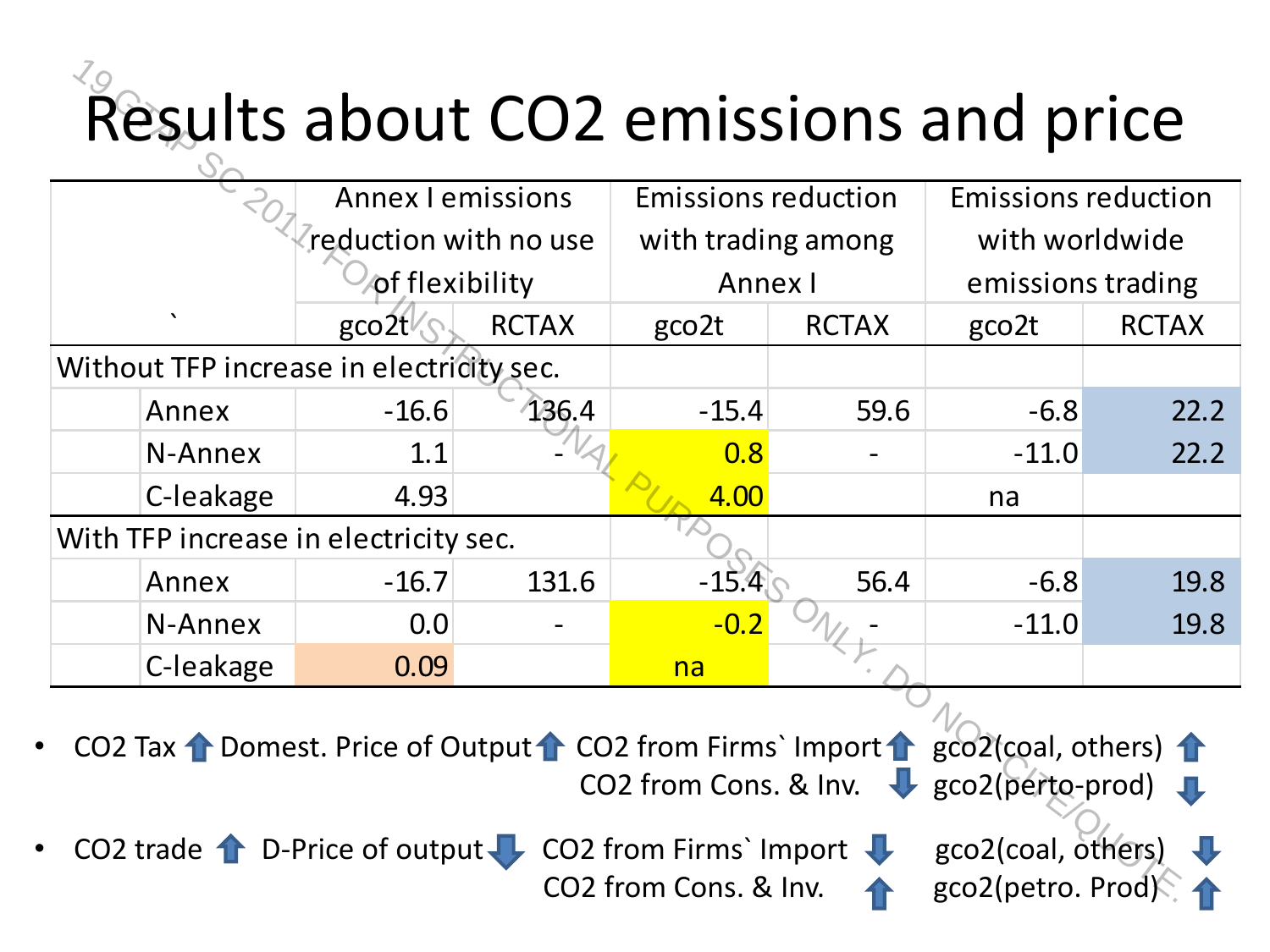#### Results about utility change

| <b><i>TO</i></b> <sub><math>\alpha</math></sub> Results about utility change |                       |         |                            |         |                            |         |
|------------------------------------------------------------------------------|-----------------------|---------|----------------------------|---------|----------------------------|---------|
| SC 2017. F                                                                   |                       |         |                            |         |                            |         |
|                                                                              | Annex I emissions     |         | <b>Emissions reduction</b> |         | <b>Emissions reduction</b> |         |
|                                                                              | reduction with no use |         | with trading among         |         | with worldwide             |         |
|                                                                              | of flexibility        |         | Annex I                    |         | emissions trading          |         |
|                                                                              | $\mathsf{u}$          | tót     | $\mathsf{u}$               | tot     | <b>u</b>                   | tot     |
| Without TFP increase in electricity sec.                                     |                       |         |                            |         |                            |         |
| Annex                                                                        | $-0.53$               | 0.06    | 0.05                       | 0.07    | $-0.05$                    | $-0.01$ |
| N-Annex                                                                      | $-0.06$               | $-0.19$ | $-0.04$                    | $-0.13$ | 0.02                       | 0.03    |
| With TFP increase in electricity sec.                                        |                       |         |                            |         |                            |         |
| Annex                                                                        | $-0.25$               | 0.03    | 0.31                       | 0.04    | 0.21                       | $-0.03$ |
| N-Annex                                                                      | 0.25                  | $-0.16$ | 0.28                       | $-0.10$ | 0.33                       | 0.05    |
|                                                                              |                       |         |                            |         | WOTCHTEQUOTE               |         |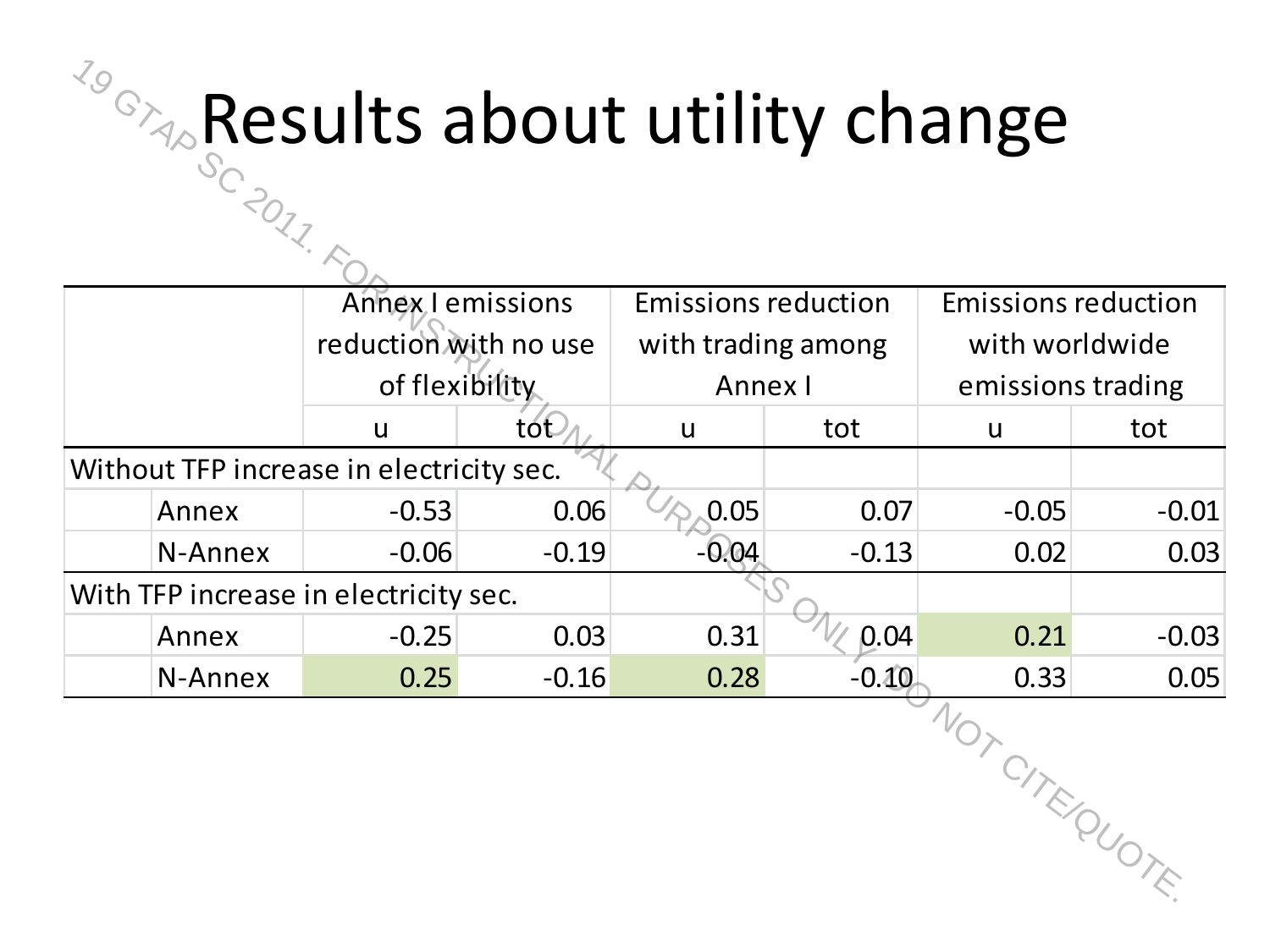#### Summary and Conclusion

- We found that;
- TFP increase in non energy industries shows that Annex-1 countries were little affected but non Annex-1 countries were a lot. For the found of that is much bigger impact on our economies,<br>  $\sim$  TFP increase in non energy industries shows that Annex-1<br>
countries were little affected but non Annex-1 countries<br>
were a lot.<br>
— However, such increase
	- However, such increase resulted in significantly increased welfare gains.
	- TFP increase in Electricity could decrease the price of CO2 trading and increase utility of people via an increase of productivity in all industries.
	- However, it had very small impact on CO2 trade effect.
- It can be said that, as a conclusion, TFP is critical and TFP in all industry has much bigger impact on our economies,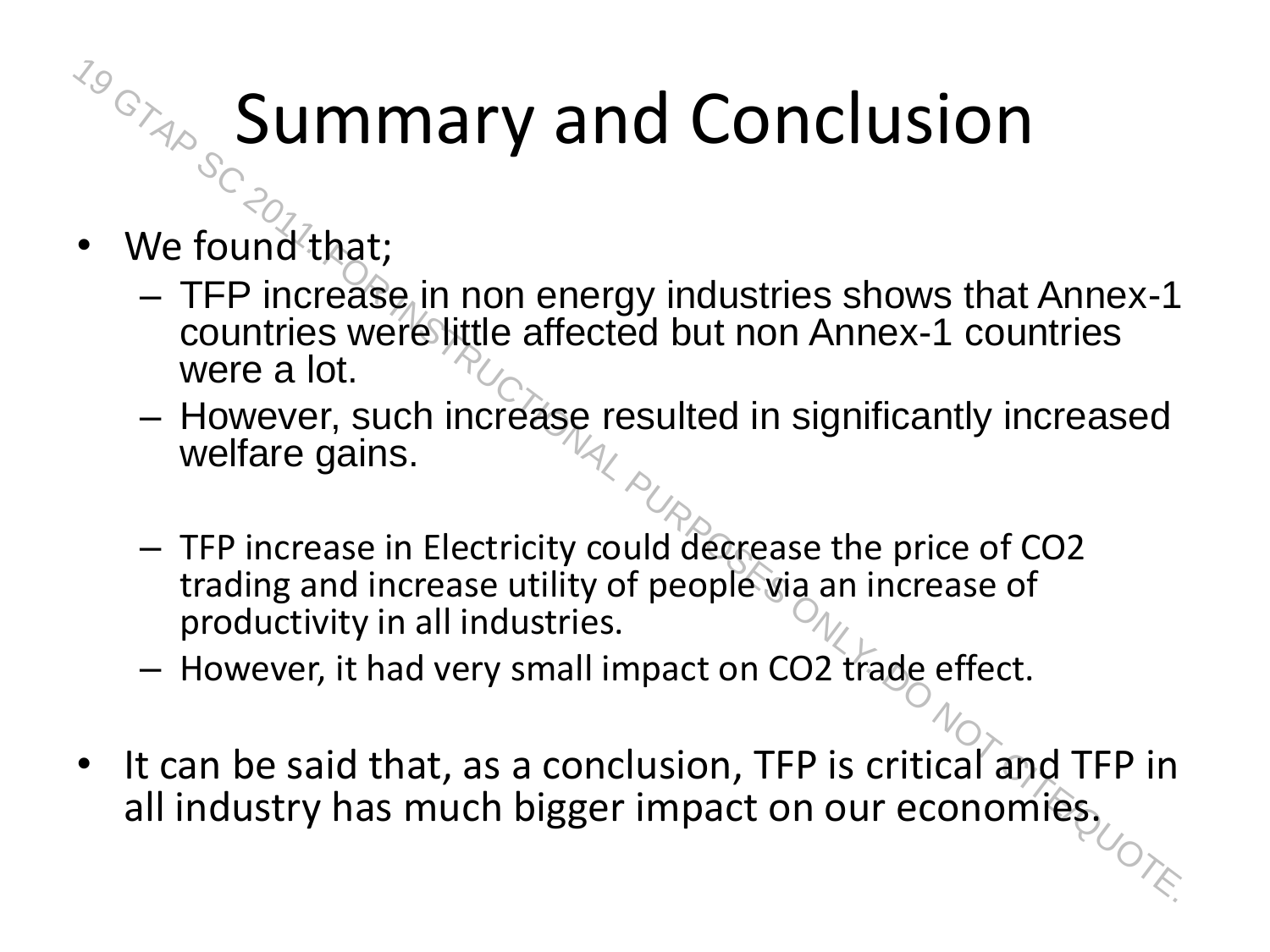## **Inclusion of China and India in Annex 1 Countries**  $\frac{M_{\text{S}}}{M_{\text{S}}}\frac{M_{\text{S}}}{M_{\text{S}}}\frac{M_{\text{S}}}{M_{\text{S}}}\frac{M_{\text{S}}}{M_{\text{S}}}\frac{M_{\text{S}}}{M_{\text{S}}}\frac{M_{\text{S}}}{M_{\text{S}}}\frac{M_{\text{S}}}{M_{\text{S}}}\frac{M_{\text{S}}}{M_{\text{S}}}\frac{M_{\text{S}}}{M_{\text{S}}}\frac{M_{\text{S}}}{M_{\text{S}}}\frac{M_{\text{S}}}{M_{\text{S}}}\frac{M_{\text{S}}}{M_{\text{S}}}\frac{M$

Admir Antonio Betarelli Jr.  $\mu$ mir Antonio Beto $\frac{1}{2}$ Aline Souza Magalhaes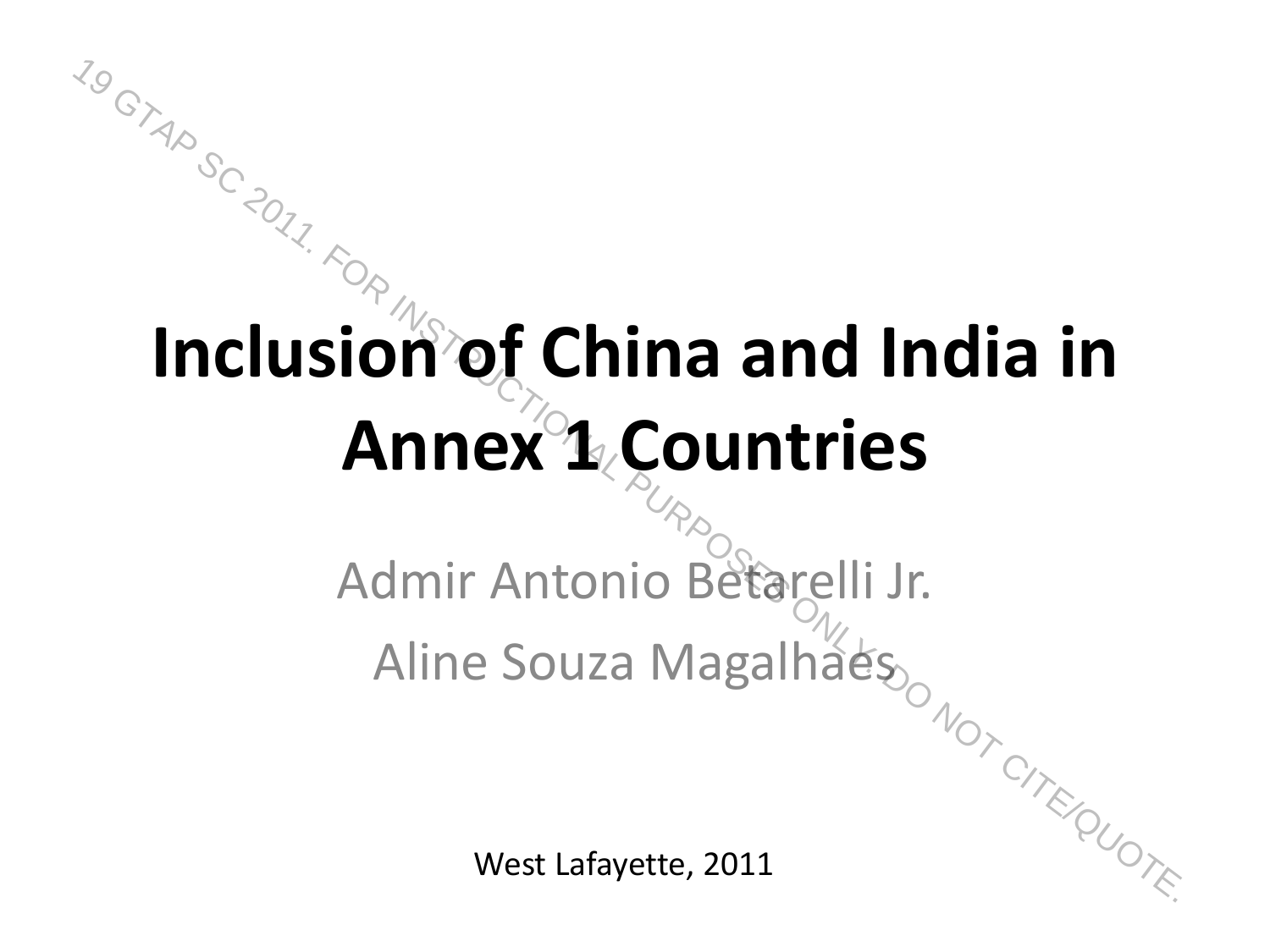#### Introduction

- $\frac{m_{\odot}}{m_{\odot}}$  and  $\frac{m_{\odot}}{m_{\odot}}$  are important emitters of greenhouse gases.
	- In the forthcoming negotiations of the Kyoto Protocol, it is possible that they are included in Annex 1 countries with obligatory emissions' targets. 19  $\frac{100}{100}$ <br>
	• China and India are important emitters of greenhouse gases.<br>
	• In the forthcoming negotiations of the Kyoto Protocol, it is<br>
	possible that they are included in Annex 1 countries with<br>
	obligatory emissi
	- So, we've changed the scenario to include China and India in Annex 1 countries.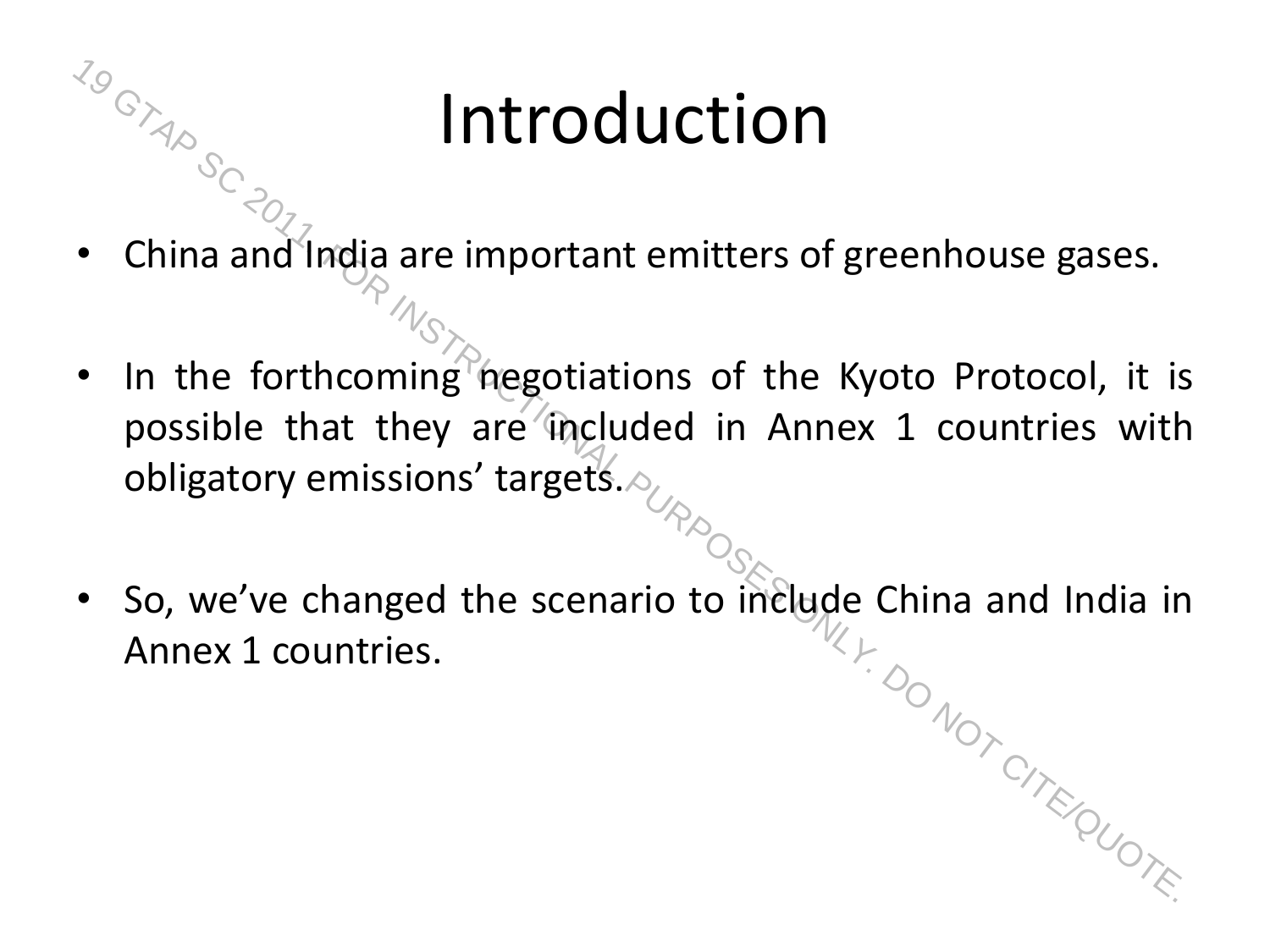# Experiments, Closure and Shocks **Experiments, Closure and Shocks**<br> **China and Shocks**<br> **China and India**<br> **China and India.**<br> **China and India.**<br> **China and EU.**<br> **CHINAL PURPOSES ONLY.**<br> **CHINAL PURPOSE SCIPE ON ACTION**<br> **CHINAL PURPOSE ONLY.**<br> **CHINAL**

- **Experiment4:** Emission reduction with emission trading among Annex 1 countries including China and India
- **Experiment 2:** Emission reduction with worldwide emission trading.
- **Shock**: Emission reduction of 17% in China and India as USA and EU.
- **Expected results**: Decline of total emissions and welfare in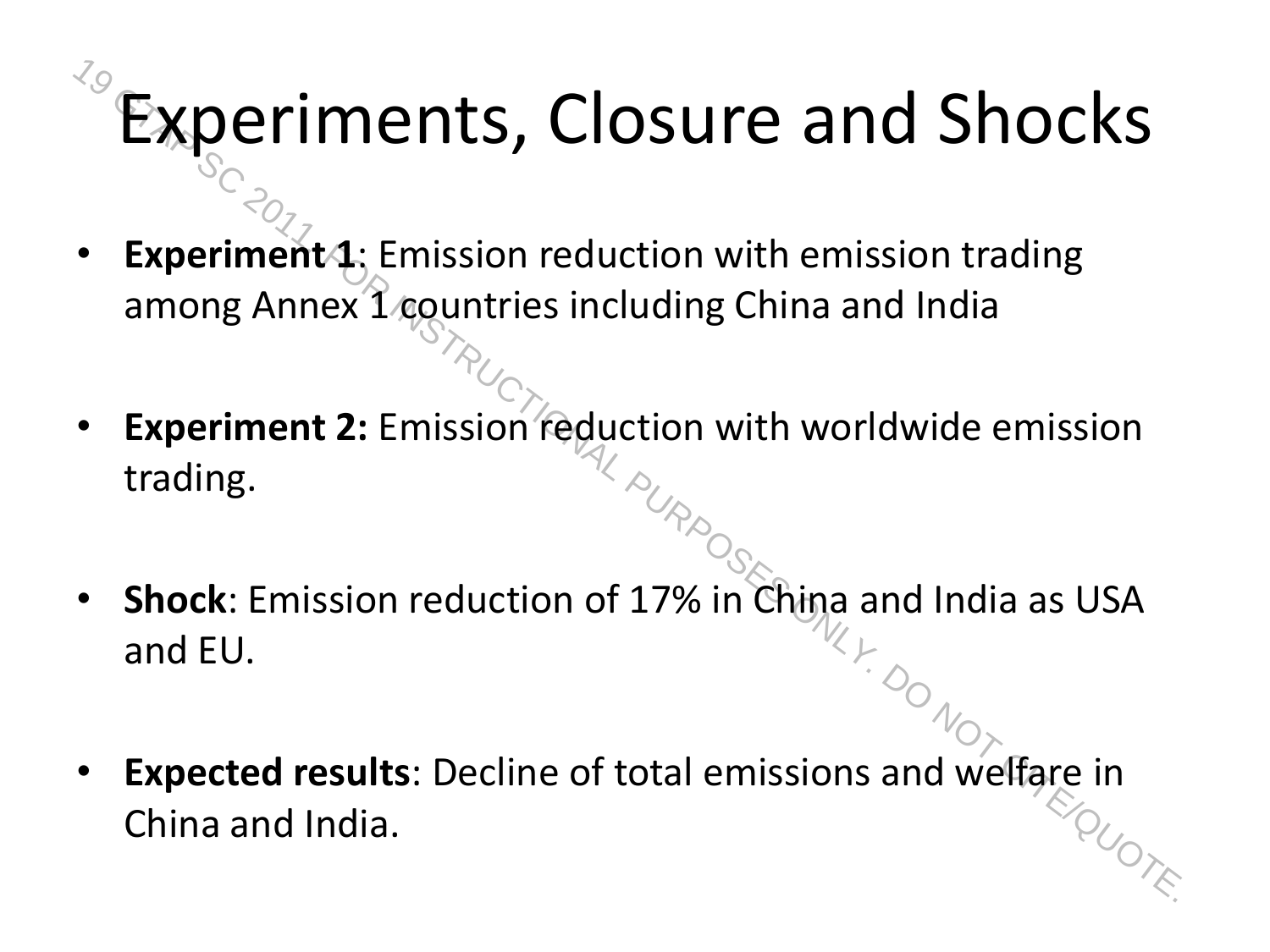#### Results

#### **Table 1: Actual reduction in emissions of achieving the emission reduction**

**targets** 

|         | Table 1: Actual reduction in emissions of achieving the emission reduction | targets      |                                    |              |
|---------|----------------------------------------------------------------------------|--------------|------------------------------------|--------------|
|         |                                                                            |              | % Reduction in Emissions           |              |
|         | With emission trading among<br>Annex 1 countries                           |              | With worldwide emission<br>trading |              |
|         | Without China                                                              | Inclusion of | <b>Without China</b>               | Inclusion of |
|         | and India                                                                  | China/India  | and India                          | China/India  |
| 1 USA   | $-15.69$                                                                   | $-12.32$     | $-7.02$                            | $-10.17$     |
| 2 EU27  | $-12.39$                                                                   | 49.59        | $-5.22$                            | $-7.65$      |
| 3 EEFSU | $-20.99$                                                                   | $-16.58$     | $-9.52$                            | $-13.76$     |
| 4 JPN   | $-11.32$                                                                   | $-8.67$      | $-4.52$                            | $-6.66$      |
| 5 RoA1  | $-16.22$                                                                   | $-12.81$     | $-7.39$                            | $-10.57$     |
| 6 EEx   | 1.28                                                                       | 1.09         | $-4.65$                            | $-6.97$      |
| 7 CHN   | 0.26                                                                       | $-26.17$     | $-16.6$                            | $-22.73$     |
| 8 IND   | 0.5                                                                        | $-24.65$     | $-15.82$                           | $-21.44$     |
| 9 ROW   | 1.19                                                                       | 1.08         | $-7.64$                            | $-10.68$     |
|         |                                                                            |              |                                    |              |

- Reduction in emissions is driven by the decrease in the activity level in China and India, especially the decrease in firm's demand.
- Emissions' intensity and elasticities are different across the agents and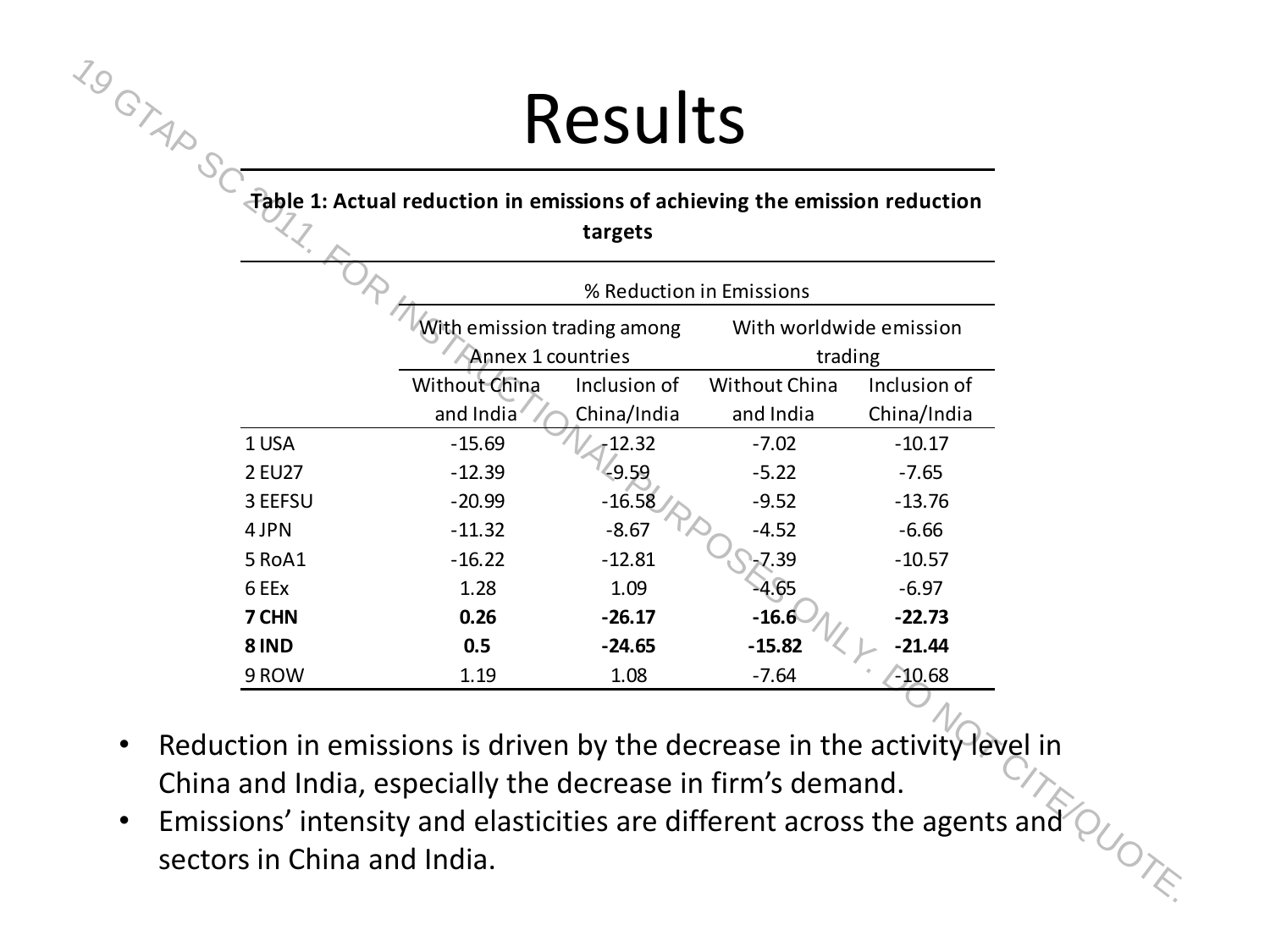#### Results

#### **Table 2: Welfare effects of implementing the emission**

| With emission trading<br>With worldwide emission<br>among Annex 1 countries<br>trading<br>1 USA<br>$-0.09$<br>$-0.06$<br>$-0.06$<br>2 EU27<br>$-0.01$ |  |
|-------------------------------------------------------------------------------------------------------------------------------------------------------|--|
|                                                                                                                                                       |  |
|                                                                                                                                                       |  |
|                                                                                                                                                       |  |
|                                                                                                                                                       |  |
| 3 EEFSU<br>0.68<br>0.22                                                                                                                               |  |
| $-0.04$<br>4 JPN<br>$-0.09$                                                                                                                           |  |
| AL PURPOST<br>5 RoA1<br>$-0.39$<br>$-0.34$                                                                                                            |  |
| 6 EEx<br>$-0.36$<br>$-0.56$                                                                                                                           |  |
| $-0.05$<br>7 CHN<br>0.04                                                                                                                              |  |
| 0.02<br>8 IND<br>$-0.06$                                                                                                                              |  |
| 9 ROW<br>0.07<br>$0.1^{\circ}$                                                                                                                        |  |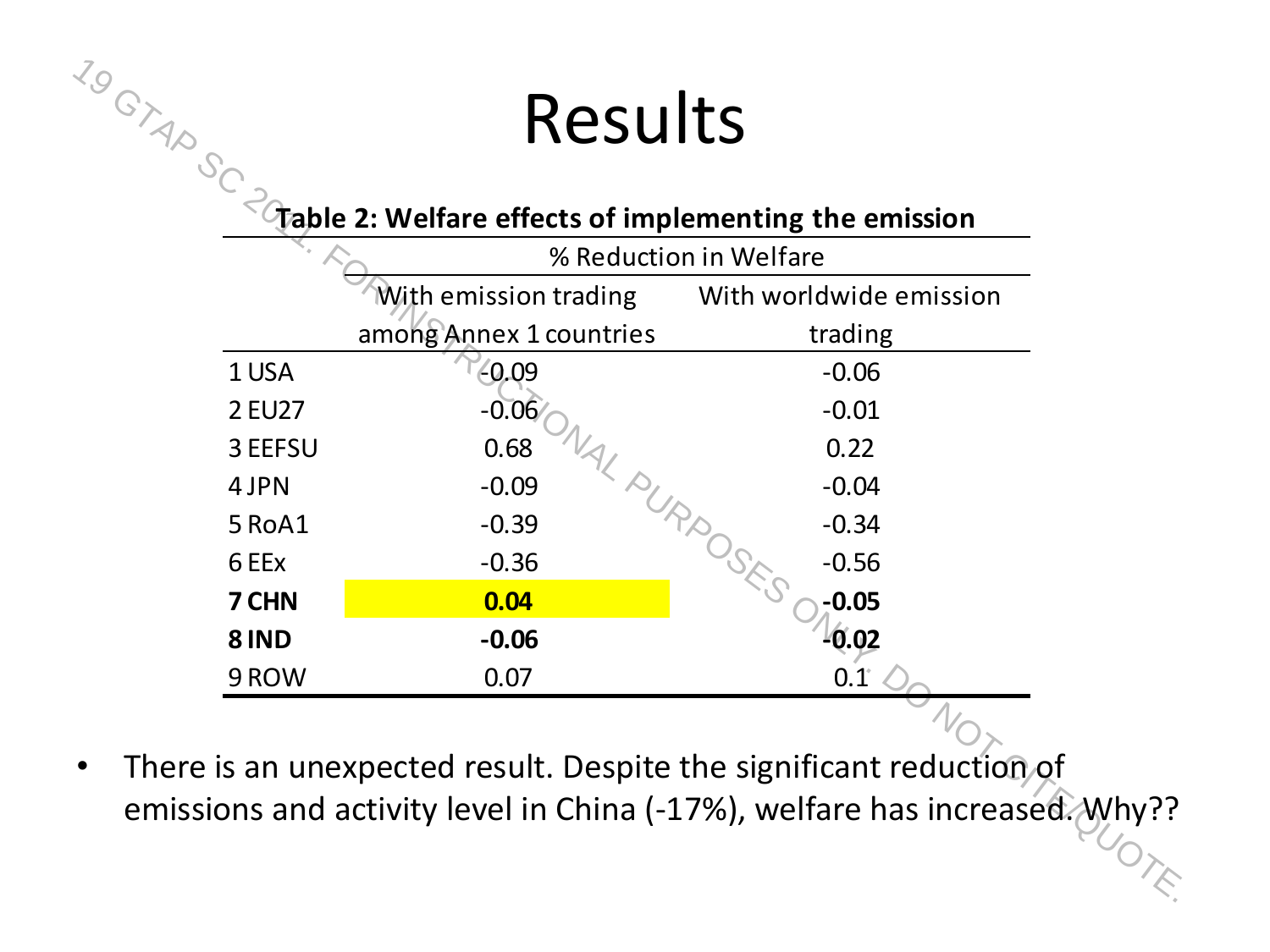#### Results

- $\frac{70}{10}$ <br>• Decomposition of welfare shows us that the contribution of carbon trading is driving the result.
	- The cost structure of Chinese Economy and substitution elasticities allows it to have lower abatement costs. Therefore, China is able to sell more tradable permits to other countries and get more trading revenue.
	- But it's still necessary to dig in and to do a detailed analysis...

| 79        |                                                                                                                                                                                                                            |                   |                                   | Results           |                                    |            |  |
|-----------|----------------------------------------------------------------------------------------------------------------------------------------------------------------------------------------------------------------------------|-------------------|-----------------------------------|-------------------|------------------------------------|------------|--|
| $\bullet$ | Decomposition of welfare shows us that the contribution of carbon trading is                                                                                                                                               |                   |                                   |                   |                                    |            |  |
|           | driving the result;                                                                                                                                                                                                        |                   |                                   |                   |                                    |            |  |
| $\bullet$ | The cost structure of Chinese Economy and substitution elasticities allows it to<br>have lower abatement costs. Therefore, China is able to sell more tradable permits<br>to other countries and get more trading revenue. |                   |                                   |                   |                                    |            |  |
| $\bullet$ | But it's still necessary to dig in and to do a detailed analysis                                                                                                                                                           |                   |                                   |                   |                                    |            |  |
|           |                                                                                                                                                                                                                            |                   | Table 3: Decomposition of Welfare |                   |                                    |            |  |
|           | <b>WELFARE</b>                                                                                                                                                                                                             | Carbon<br>trading | Allocative<br>effects             | Terms of<br>trade | Changes in<br>the price of<br>cgds | Total      |  |
|           | 1 USA                                                                                                                                                                                                                      | $-3344.02$        | $-10380.04$                       | 3760.09           | 313.41                             | $-9650.57$ |  |
|           | <b>2 EU27</b>                                                                                                                                                                                                              | $-3467.91$        | $-7056.05$                        | 4184.08           | $-119.35$                          | $-6459.24$ |  |
|           | 3 EEFSU                                                                                                                                                                                                                    | 7176.28           | $-1228.44$                        | $-723.05$         | 15.89                              | 5240.68    |  |
|           | 4 JPN                                                                                                                                                                                                                      | $-2765.17$        | $-2577.66$                        | 1846.24           | $-206.44$                          | $-3703.03$ |  |
|           | 5 RoA1                                                                                                                                                                                                                     | $-3357.62$        | $-2580.3$                         | $-2093.24$        | 5.12                               | $-8026.04$ |  |
|           | 6 EEx                                                                                                                                                                                                                      | $\Omega$          | 939.87                            | $-10250.02$       | 275.63                             | $-9034.51$ |  |
|           | 7 CHN                                                                                                                                                                                                                      | 4763.9            | $-5521.36$                        | 1411.56           | $-97.78$                           | 556.32     |  |
|           | <b>8 IND</b>                                                                                                                                                                                                               | 956.02            | $-2090.84$                        | 756.14            | 11.44                              | $-367.23$  |  |
|           | 9 ROW                                                                                                                                                                                                                      | $\overline{0}$    | 1311.53                           | 1081.49           | $-197.35$                          | 2195.67    |  |
|           | <b>Total</b>                                                                                                                                                                                                               | $-38.53$          | $-29183.3$                        | $-26.72$          | 0.58                               | $-29248$   |  |

\*others components were excluded (null values)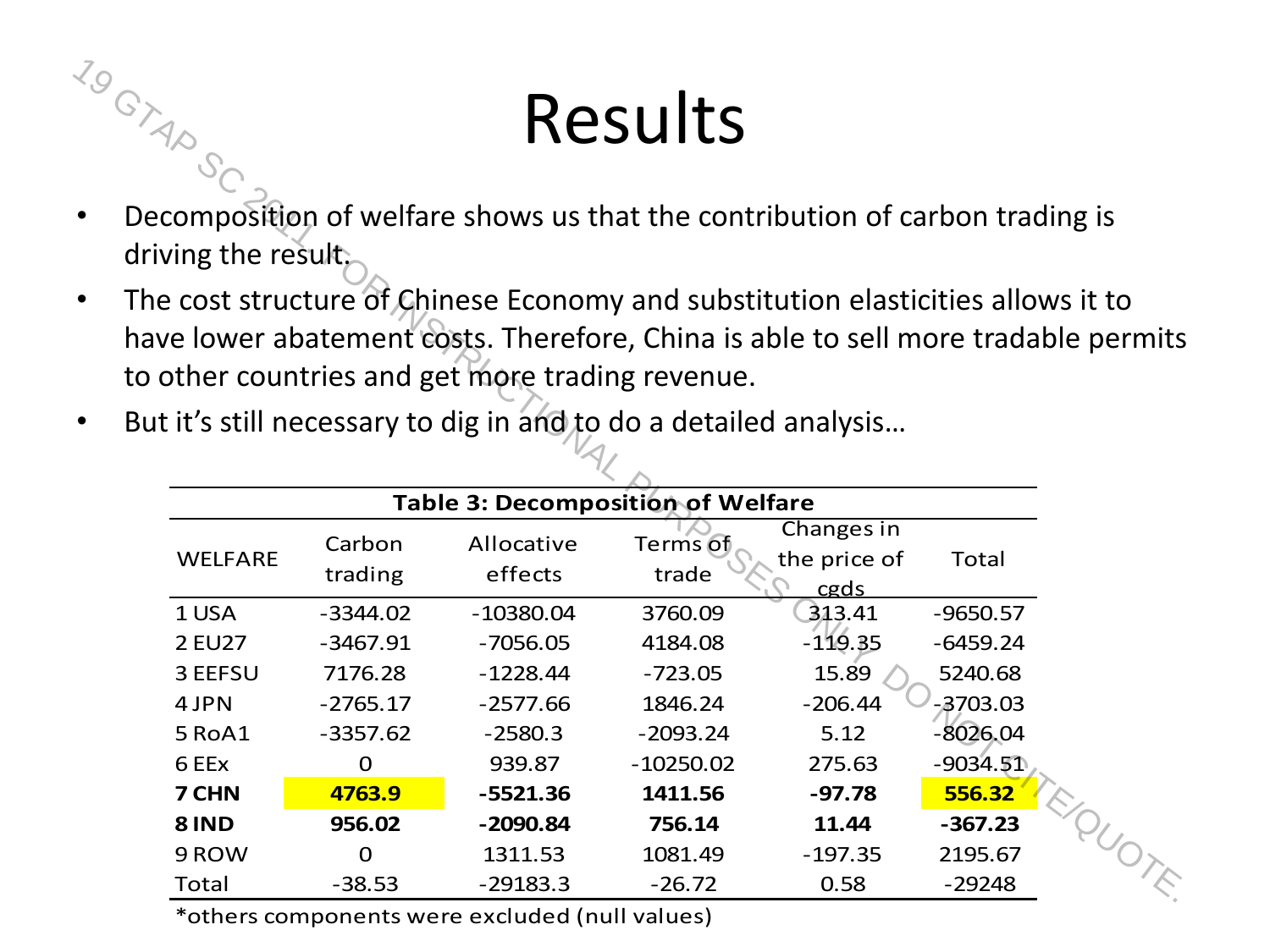#### The impacts of oil supply control under the worldwide emissions trading scheme Oh Sang Kwon The impacts of oil supply control<br>
under the worldwide emissions<br>
trading scheme<br>
oh Sang Kwan<br>
Alex Hislop<br>
Alex Hislop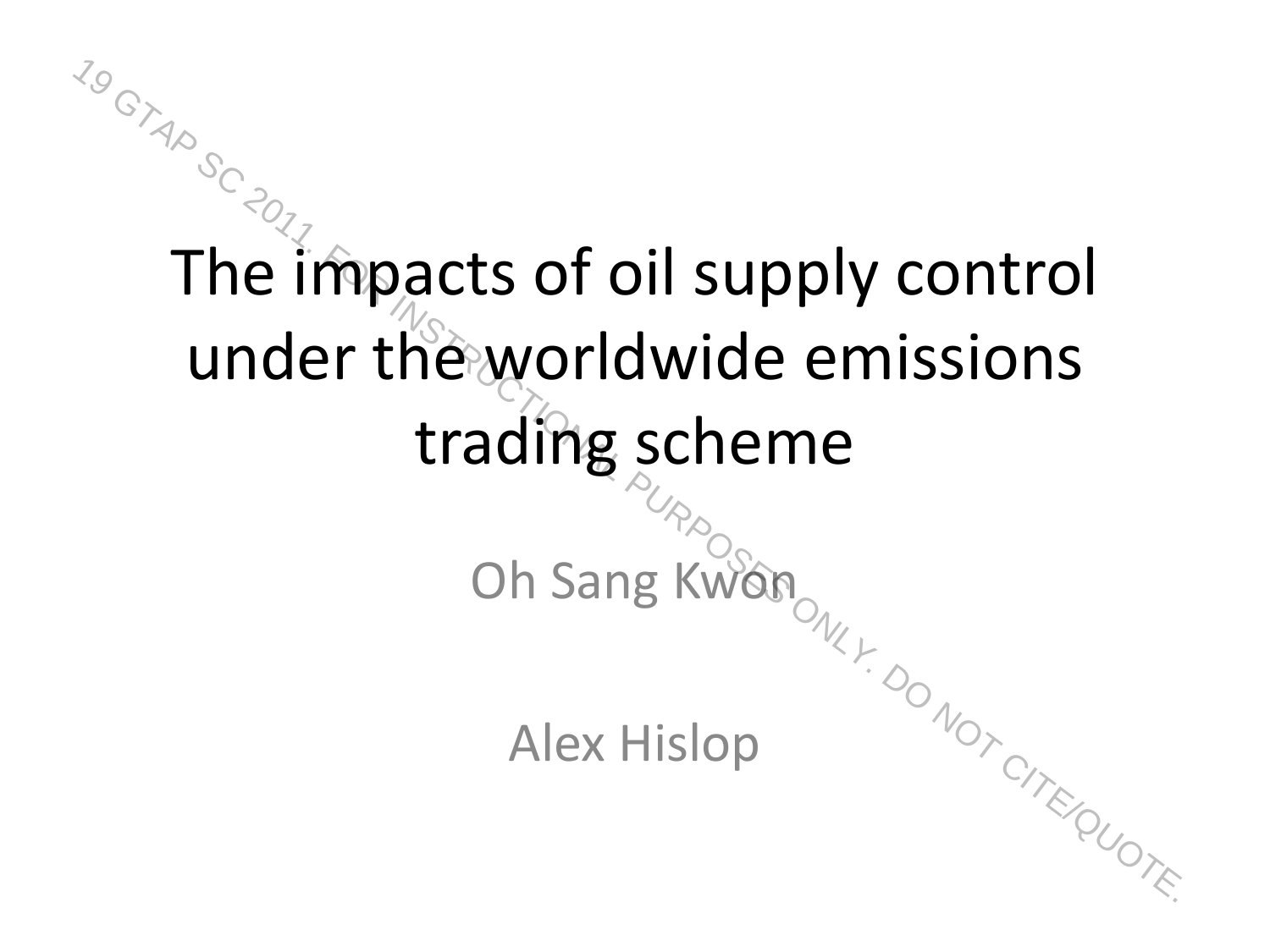#### Motivation

- $\frac{70}{18}$ <br>
 "Perfect World" worldwide emission trading
	- Base case: EEX experiences welfare reduction and TOT decreases
		- Oil price has declined
	- EEX can take action!
	- What are the impacts of EEX imposing an output tax to restrict oil production? **Sock of Perfect World" – worldwide emission trading**<br>
	• "Perfect World" – worldwide emission trading<br>
	• Base case: EEX experiences welfare reduction and TOT<br> **decreases**<br>
	• Oil price has declified<br>
	• EEX can take action!<br>
	- Closure: swap qo("oil","eex") = to("oil","eex")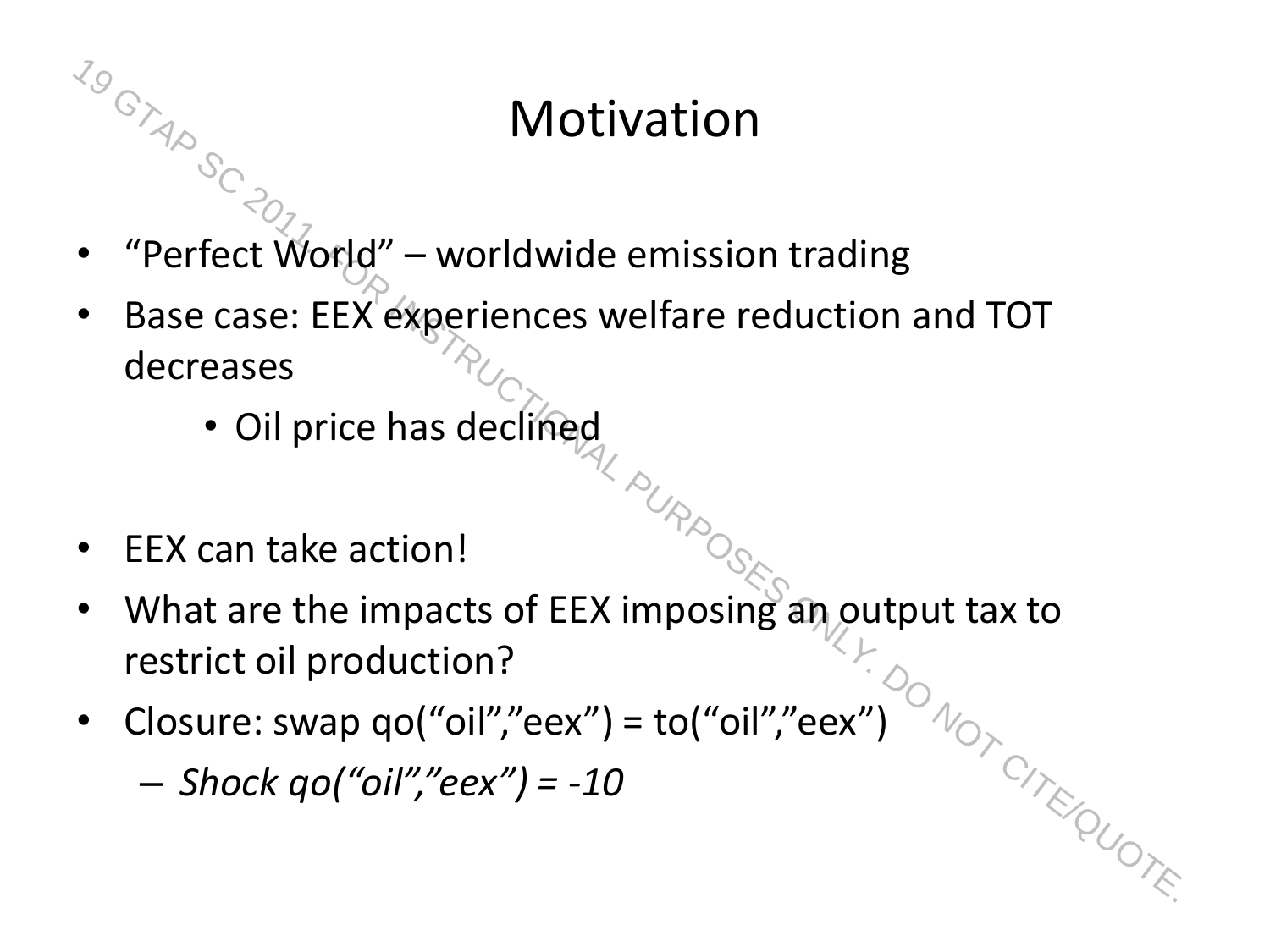|              | <b>No Output Tax</b>                   |                       |                   |              | <b>Output Tax (10% Reduction in</b><br><b>EEX's Oil Production)</b> |                           |  |
|--------------|----------------------------------------|-----------------------|-------------------|--------------|---------------------------------------------------------------------|---------------------------|--|
|              | <b>Carbon</b><br><b>Price</b><br>(S/T) | <b>Welfare</b><br>(%) | <b>TOT</b><br>(%) | Carbon<br>T) | Price(\$/ Welfare<br>(%)                                            | <b>TOT</b><br>%)          |  |
| <b>USA</b>   |                                        | $-0.05$               | 0.18              |              | $-0.17$                                                             | $-0.33$                   |  |
| <b>EU27</b>  |                                        | $-0.01$               | 0.07              |              | $-0.20$                                                             | $-0.12$                   |  |
| <b>EEFSU</b> |                                        | 0.09                  | $-0.33$           |              | 0.79                                                                | 1.2                       |  |
| <b>JPN</b>   | 22.2                                   | $-0.03$               | 0.26              | 19.7         | $-0.23$                                                             | $-0.65$                   |  |
| RoA1         |                                        | $-0.23$               | $-0.22$           |              | $-0.14$                                                             | 0.12                      |  |
| <b>EEx</b>   |                                        | $-0.37$               | $-0.7$            |              | 0.59                                                                | 1.45                      |  |
| <b>CHN</b>   |                                        | 0.22                  | 0.13              |              | 0.02                                                                | $-0.28$                   |  |
| <b>IND</b>   |                                        | 0.16                  | 0.55              |              | $-0.42$                                                             | $-0.89$                   |  |
| <b>ROW</b>   |                                        | 0.05                  | 0.14              |              | $-0.28$                                                             | <b>10-0.36</b> / TE OUDTE |  |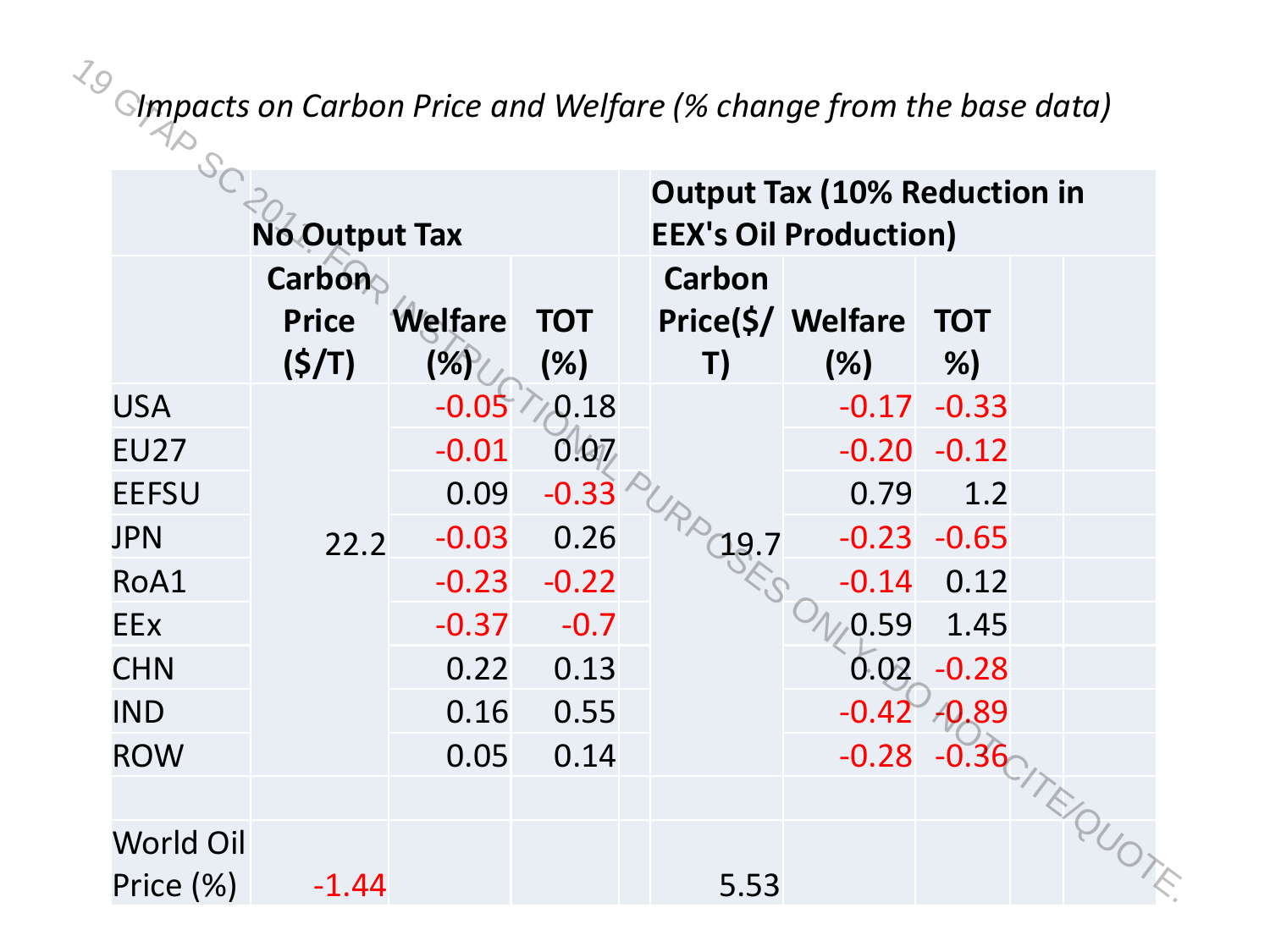|                | <b>Welfare Decomposition</b>   |          |            |              |
|----------------|--------------------------------|----------|------------|--------------|
|                | <b>Emission Td. Allocative</b> |          |            |              |
| <b>WELFARE</b> | <b>Revenue</b>                 | Eff.     | <b>TOT</b> | <b>Total</b> |
| 1 USA          | 0.16                           | $-0.88$  | $-2.66$    | $-2.43$      |
| 2 EU27         | 0.16                           | $-13.20$ | $-2.58$    | $-25.24$     |
| 3 EEFSU        | $-0.14$                        | 0.85     | 4.59       | 7.39         |
| 4 JPN          | 0.18                           | 3.97     | $-3.55$    | $-6.79$      |
| 5 RoA1         | 0.13                           | $-0.8$   | 1.48       | 1.40         |
| 6 EEx          | $-0.25$                        | $-0.76$  | 3.05       | 2.59         |
| 7 CHN          | $-0.18$                        | 0.10     | $-2.98$    | $-0.93$      |
| 8 IND          | $-0.15$                        | $-1.95$  | $-2.89$    | $-3.59$      |
| 9 ROW          | $-0.04$                        | $-2.46$  | $-3.51$    | $-6.25$      |
| Total          | $-0.55$                        | $-1.91$  | 5.68       |              |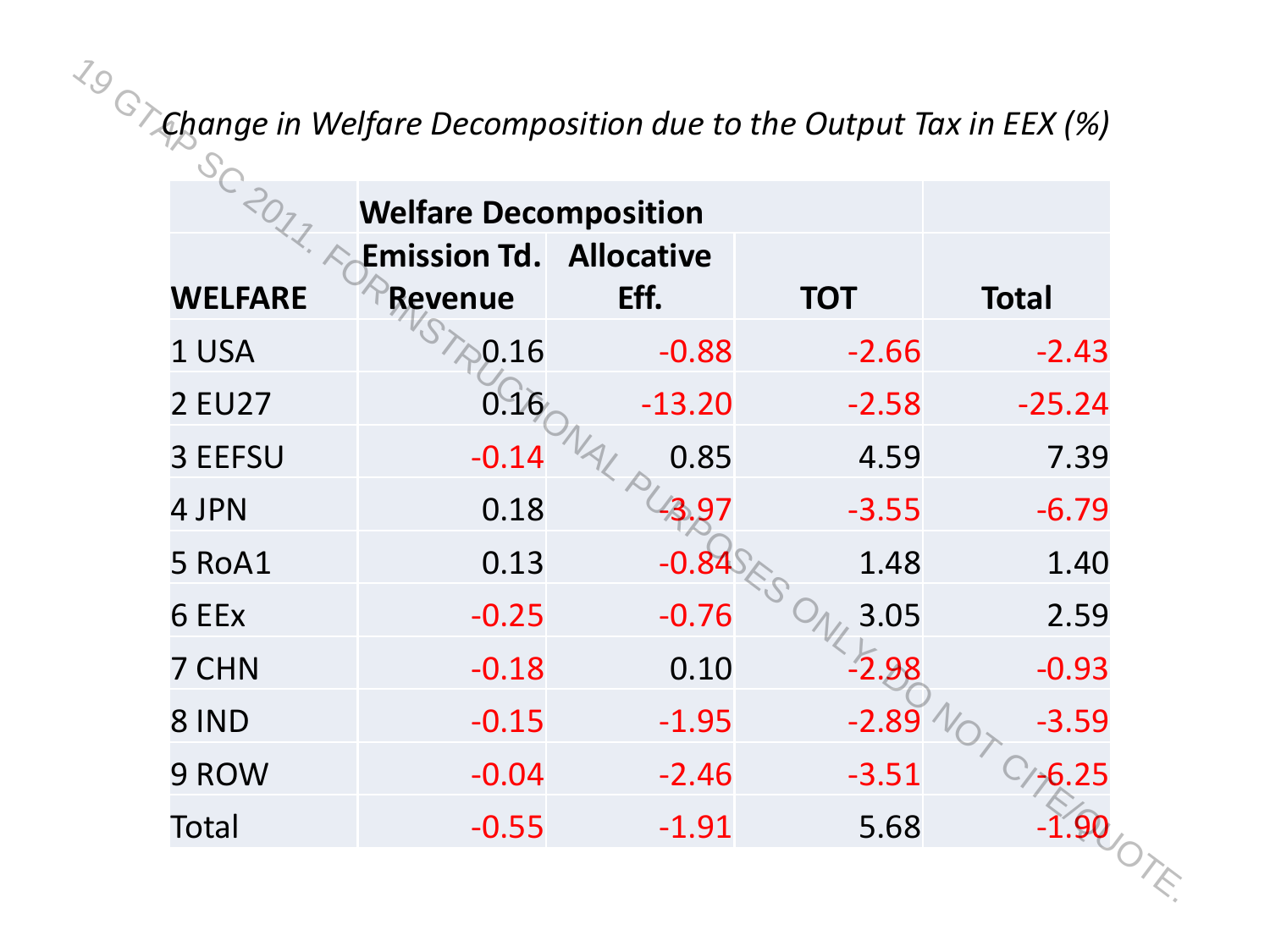#### *Impacts of Oil Output Tax on Carbon Emission Reduction (%)*

| $\frac{7}{3}$ $\odot$ ampacts of Oil Output Tax on Carbon Emission Reduction (%) |               |            |                   |
|----------------------------------------------------------------------------------|---------------|------------|-------------------|
| SC 2017-FOR MSTRUC                                                               | <b>No Tax</b> | <b>Tax</b> | <b>Difference</b> |
| <b>USA</b>                                                                       | 7.02          | 7.51       | 0.49              |
| <b>EU27</b>                                                                      | 5.22          | 5.75       | 0.53              |
| <b>EEFSU</b>                                                                     | 9.52          | 9.08       | $-0.44$           |
| <b>JPN</b>                                                                       | 4.52          | 6.36       | 1.84              |
| RoA1                                                                             | PURPO<br>7.39 | 7.84       | 0.45              |
| <b>EEx</b>                                                                       | 4.65          | 3.96       | $-0.69$           |
| <b>CHN</b>                                                                       | 16.6          | 15.4       | $-1.20$           |
| <b>IND</b>                                                                       | 15.82         | 15.19      | $-0.63$           |
| <b>ROW</b>                                                                       | 7.64          | 8.27       | 0.63              |
| Annex1                                                                           | 6.78          | 7.22       | $N_{0.45}$        |
| Non-Annex1                                                                       | 11.04         | 10.46      |                   |
| Total                                                                            | 8.64          | 8.64       | QUOTE<br>$-0.00$  |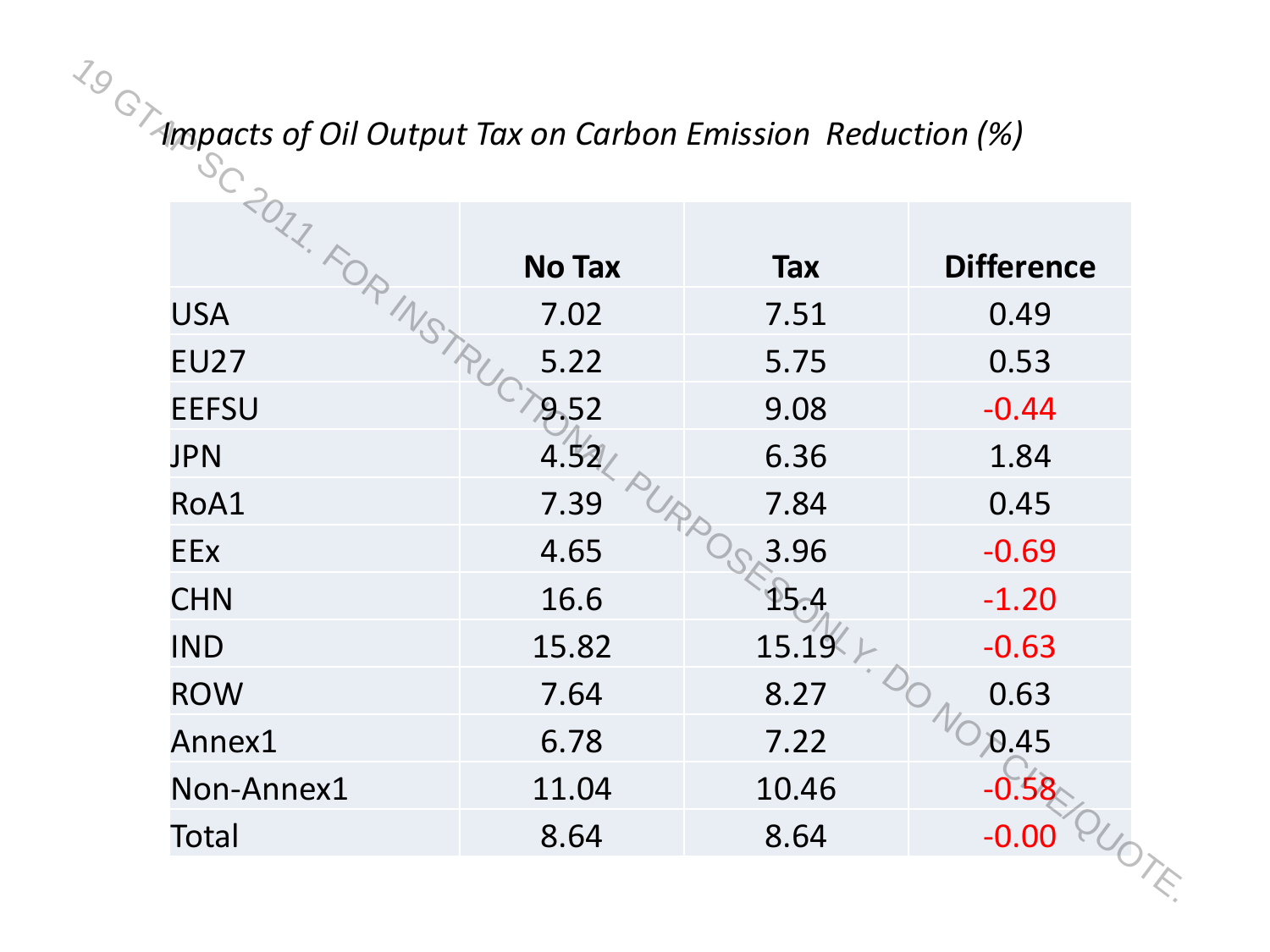#### *Impacts of Oil Output Tax on Price Change Rates (%)*

|                      | <b>No Tax</b> |            | <b>Tax</b> |            | <b>Difference</b> |            |
|----------------------|---------------|------------|------------|------------|-------------------|------------|
| <b>Market prices</b> | <b>USA</b>    | <b>EEx</b> | <b>USA</b> | <b>EEx</b> | <b>USA</b>        | <b>EEx</b> |
| land                 | $-0.01$       | 0.41       | 0.26       | 4.38       | 0.27              | 3.97       |
| unsklab              | 0.28          | 0.01       | 0.48       | 0.51       | 0.2               | 0.5        |
| sklab                | 0.29          | 0.03       | 0.48       | 0.55       | 0.19              | 0.52       |
| capital              | $-0.2$        | $-1.08$    | $-0.11$    | $-3.35$    | 0.09              | $-2.27$    |
| natires              | $-7.39$       | $-3.89$    | 2.62       | $-27.78$   | 10.01             | $-23.89$   |
| Agriculture          | 0.31          | 0.11       | 0.68       | 0.69       | 0.37              | 0.58       |
| Coal                 | $-1.09$       | $-1.27$    | $-0.76$    | $-2.17$    | 0.33              | $-0.9$     |
| Oil                  | $-1.38$       | $-1.52$    | 3.61       | 6.99       | 4.99              | 8.51       |
| Gas                  | $-0.87$       | $-1.37$    | $-0.47$    | $-1/42$    | 0.4               | $-0.05$    |
| Oil_pcts             | $-0.65$       | $-0.07$    | 4.6        | 6.1        | 5.25              | 6.17       |
| Electricity          | 4.91          | 5.02       | 4.82       | 5.91       | $-0.09$           | 0.89       |
| En_Int_ind           | 0.59          | 0.86       | 1.05       | 0.89       | 0.46              | 0.03       |
| Oth ind ser          | 0.32          | 0.1        | 0.58       | $-0.19$    | 0.26              | $-0.29$    |
| <b>CGDS</b>          | 0.32          | 0.21       | 0.56       | 0.07       | 0.24              |            |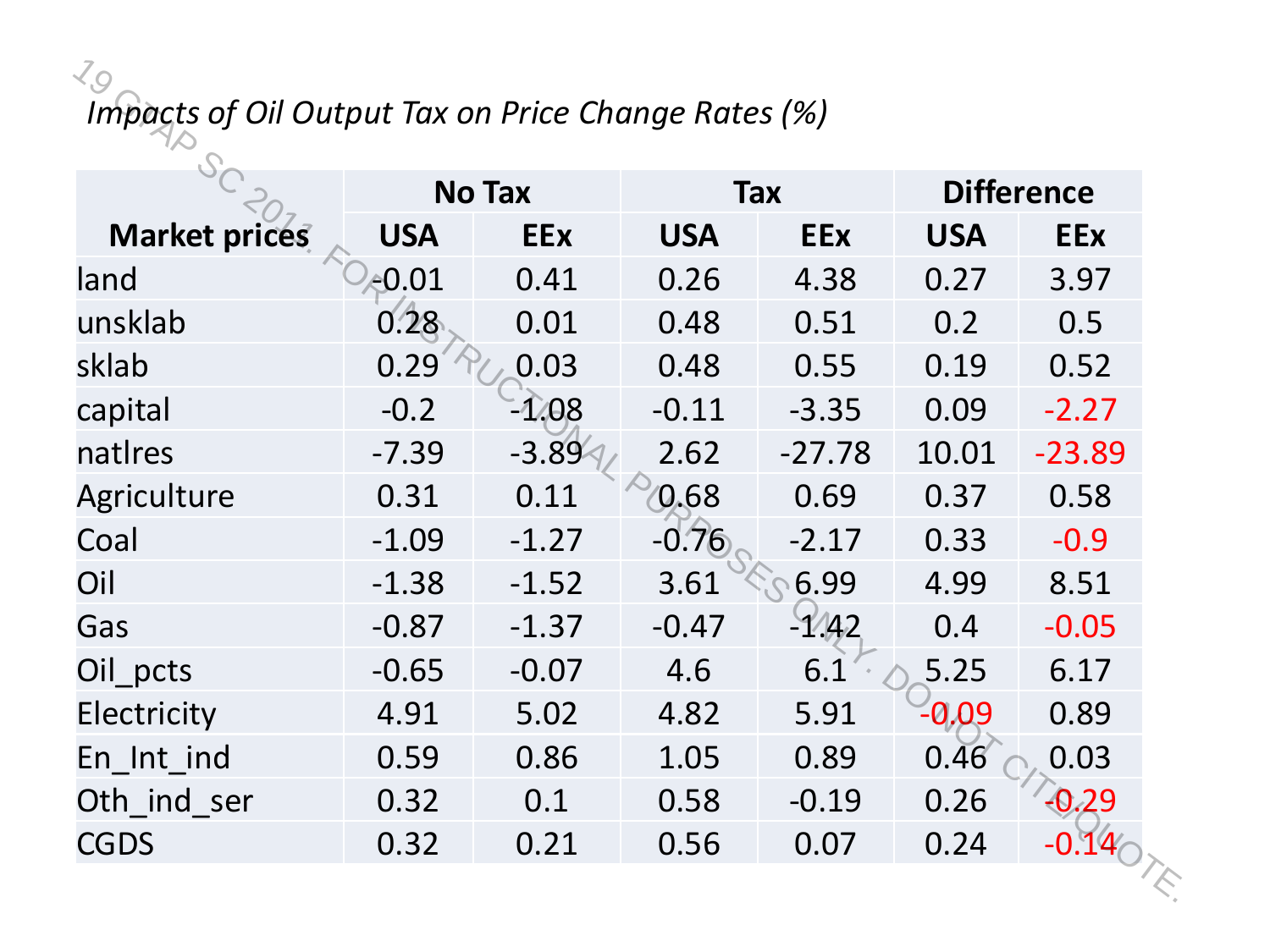#### Optimal Welfare (EEX)

| 1.9 GYAD SC 2011<br><b>Optimal Welfare (EEX)</b> |                                     |  |  |  |  |
|--------------------------------------------------|-------------------------------------|--|--|--|--|
| <b>Quantity Reduction(%)</b>                     | <b>Welfare Change (u)</b>           |  |  |  |  |
| 10                                               | 0.59                                |  |  |  |  |
| 20                                               | ISTRUCTIONAL PURPOSES ONLY.<br>1.22 |  |  |  |  |
| 30                                               | 1.41                                |  |  |  |  |
| 40                                               | 1.13                                |  |  |  |  |
| 55                                               |                                     |  |  |  |  |
|                                                  | <b>P.34 CITE OUDTE</b>              |  |  |  |  |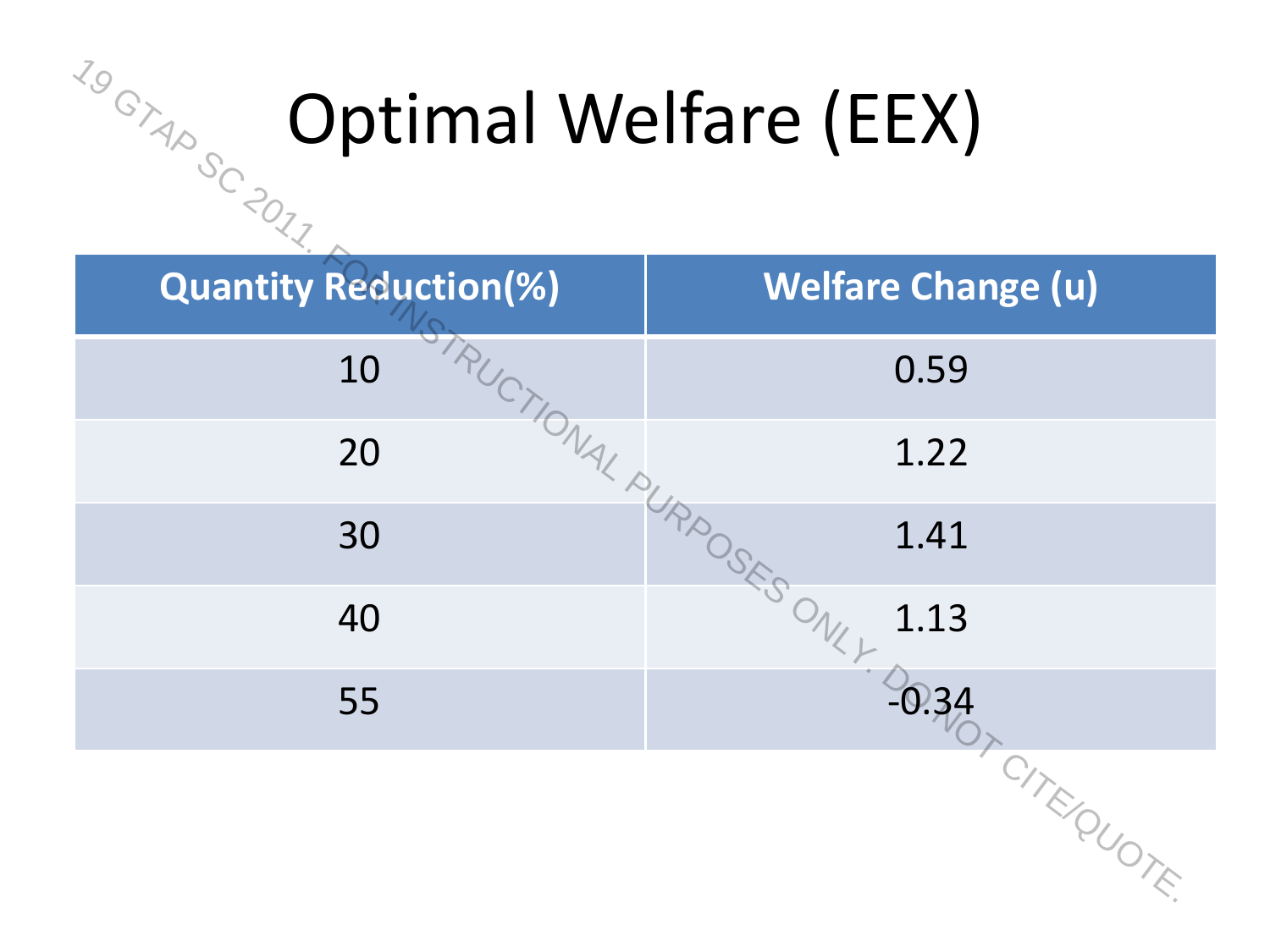#### *Summary and Conclusion*

- 1. Worldwide emission trading has been suggested as the most efficient and ideal mechanism of reducing Co2 emission. Controls ion trading has been suggested as the<br>
control of the mission of reducing Co2<br>
emission,<br>
2. Whatever capton reduction mechanism is chosen,<br>
energy exporting countries may obtain welfare loss,<br>
mainly due to the
	- 2. Whatever carbon reduction mechanism is chosen, energy exporting countries may obtain welfare loss, mainly due to the deterioration of their terms of trade.
	- 3. The potential negative gain may induce them to take some actions to cut oil supply (e.g. via output tax on oil).
	- 4. Those actions enhance EEx's terms of trade and may make the bloc obtain positive gains, but generate additional distortions in the world market.  $\%$
	- 5. Even China and India which can sell permits may get loss by the introduction of the mechanism if EEx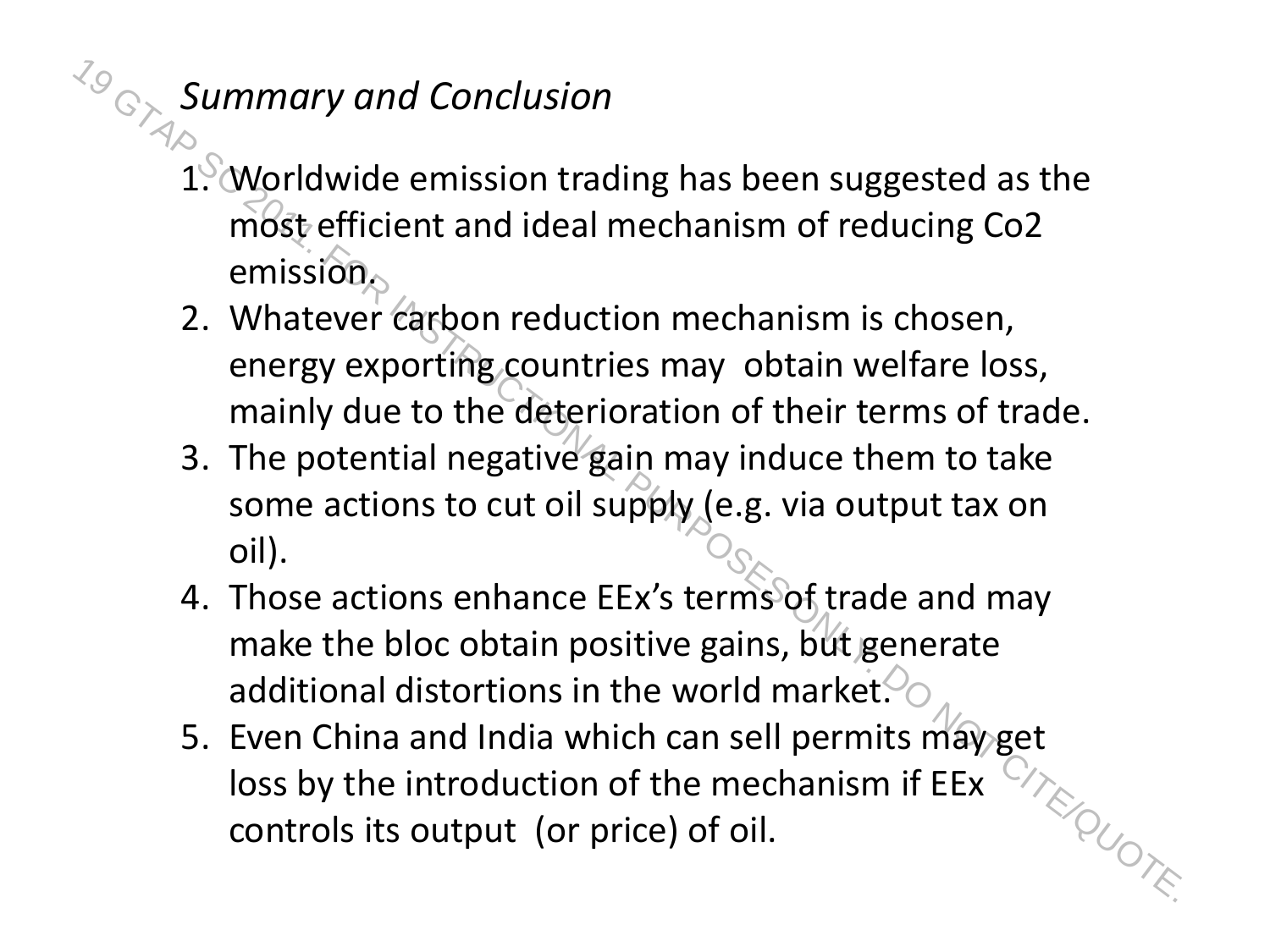### **GTAP-E Small Group Presentation CSCILLE CONCRETE DAVE GUSTAFSON**<br>Dave Gustafson **Hander Control CTAP-E Small Group<br>
Presentation<br>
Dave Gustafson<br>
Hao Luan<br>
Hao Luan**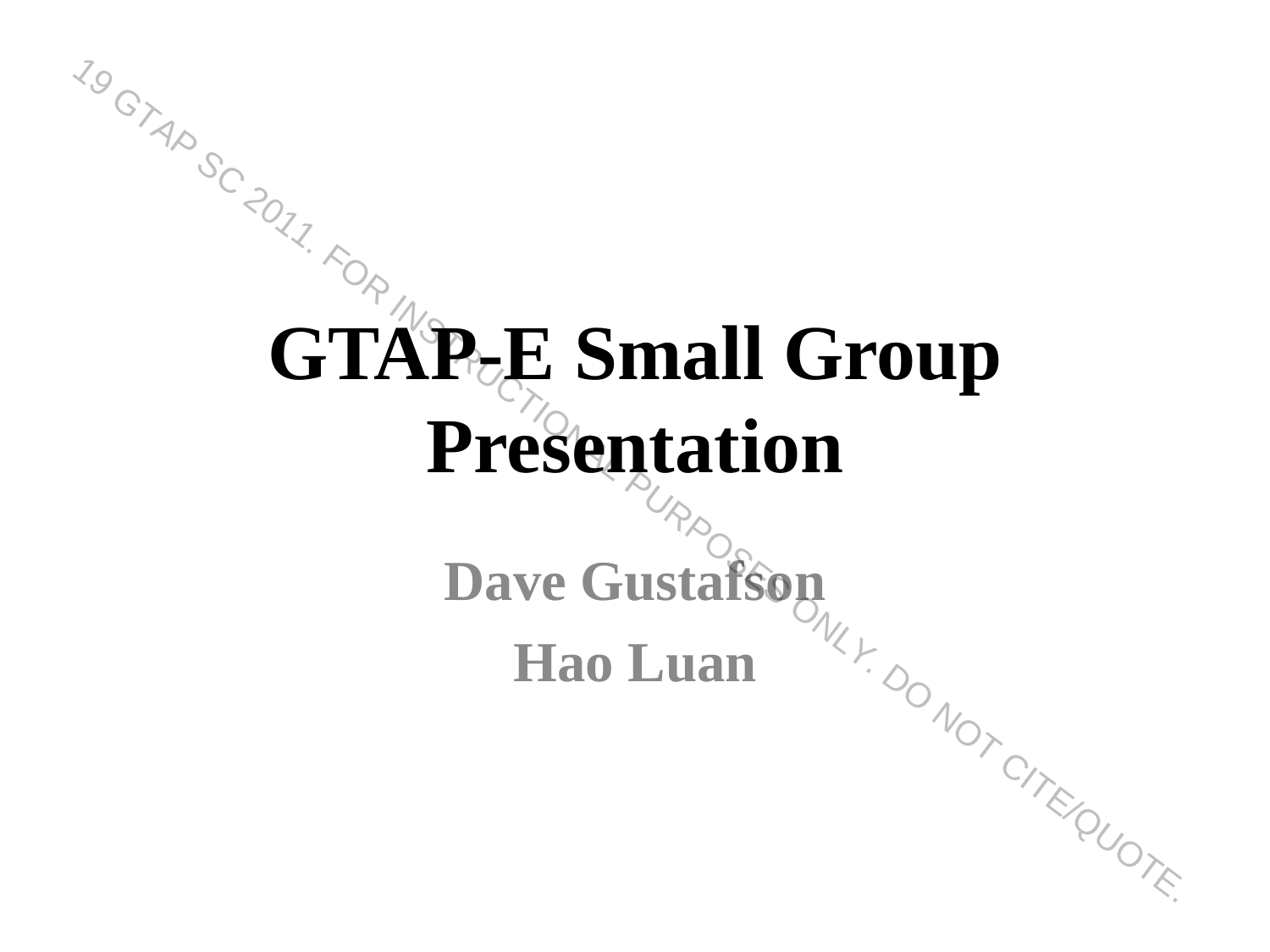#### **Small Project Summary**

- **We attempted to identify the carbon taxation and trading scheme that has the maximum net sustainability benefit, when considering both economic factors (modeled within GTAP-E) and the environmental/social harm avoided by reducing carbon emissions.** For the attempted to identify the carbon taxation<br>
and trading scheme that has the maximum net<br>
sustainability benefit, when considering both<br>
economic factors (modeled within GTAP-E)<br>
and the environmental/social harm av
- **We calculated net sustainability benefit as a function of Annex I target carbon reductions**
	- **Targets were varied from 5% to 90%, while allowing worldwide emission trading. SITE OUDTE 30**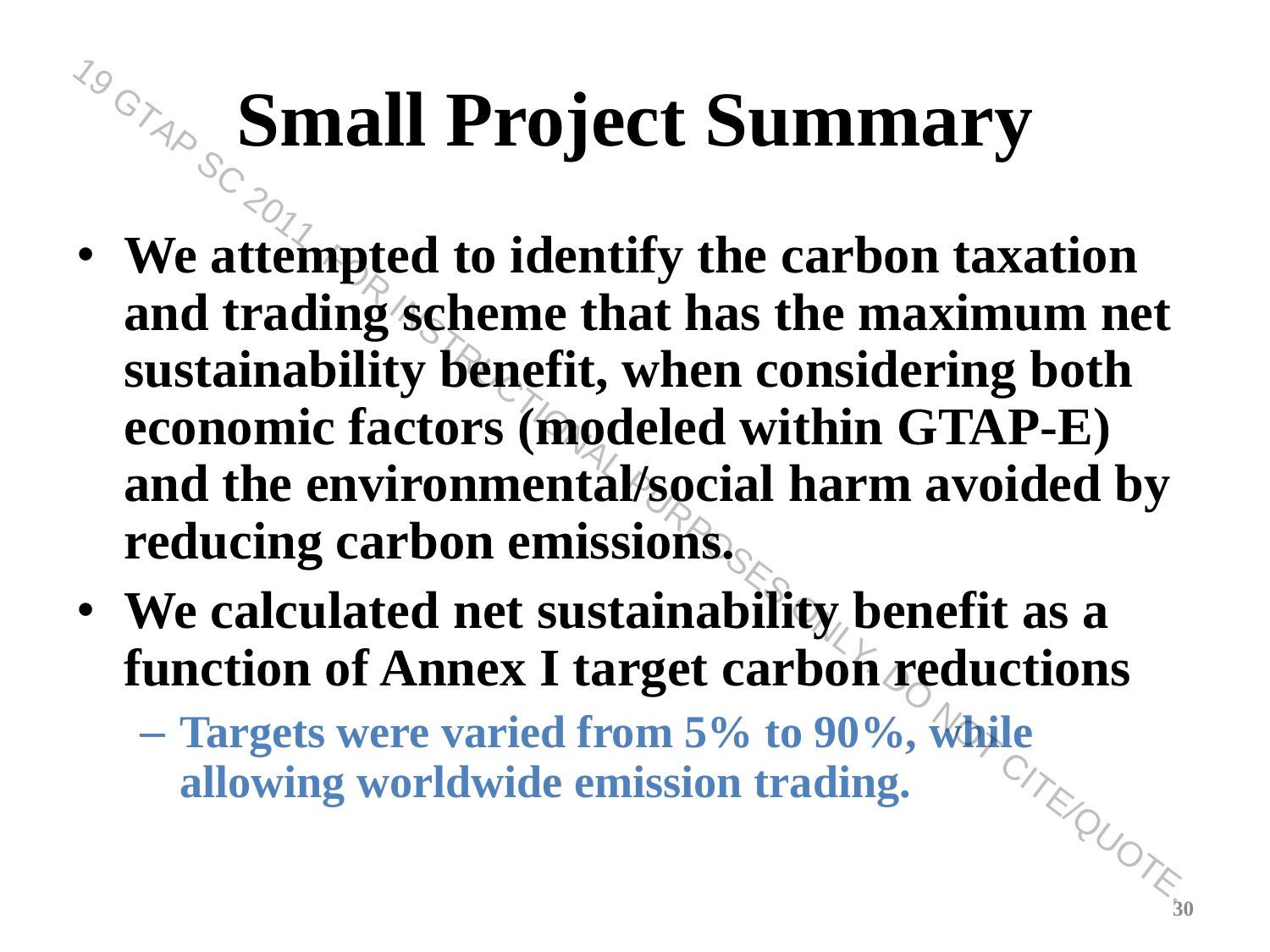#### **"Social Cost of Carbon"**

• **Definition:**

**"***the lifetime damage costs associated with incremental greenhouse gas emissions"***<sup>1</sup>** <sup>7.9</sup><br> **19 GTAP SOCIAl Cost of Carbon"**<br> **19 Continuition:**<br> **19 Continue damage costs associated with<br>
incremental greenhouse gas emissions"1<br>
<b>19 Recently estimated values (and ranges):**<br>
- Stern Review (2007): \$340<br> **1** 

• **Recently estimated values (and ranges):**

– **Stern Review (2007): \$340/tonne (\$65-\$905)<sup>2</sup>**

- **UK Government (2009): \$84/tonne (\$41-\$124)<sup>1</sup>**
- **US Government (2010): \$21/tonne (\$5-\$65)<sup>3</sup>**

<sup>1</sup>UK Department of Energy and Climate Change (2009). *Carbon Valuation in UK Policy Appraisal: A Revised Approach.* <sup>2</sup> Yale Symposium on the Stern Review (2007). This is the base case result. Other experiments gave central values from \$70 to <sup>3</sup>US Department of Energy (2010). *Social Cost of Carbon for Regulatory Impact Analysis under Exec. Order 12866 13.*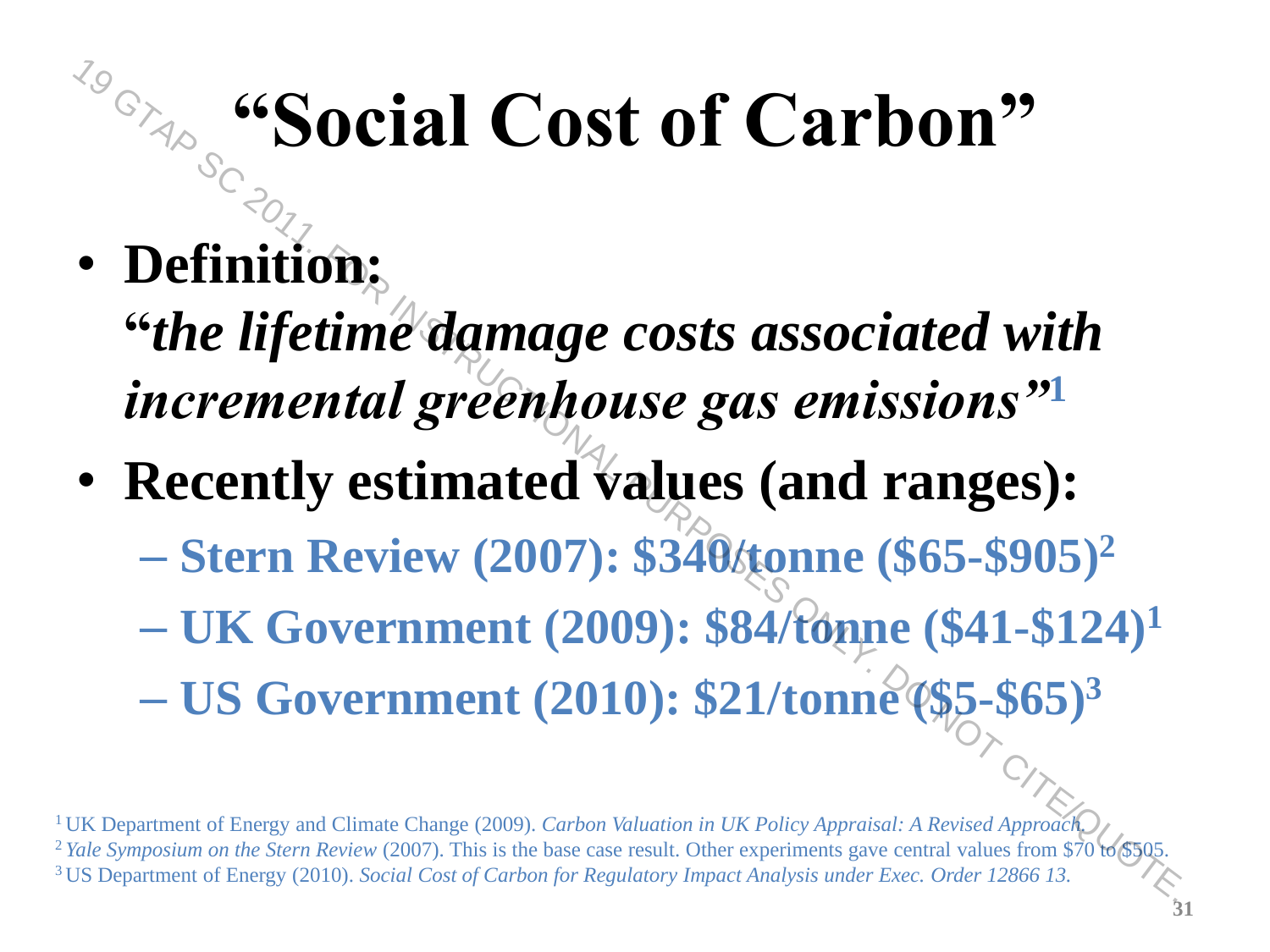# **Quantifying Net Sustainability Benefits of Carbon Reductions** For **Quantifying Net Sustainability**<br> **Benefits of Carbon Reductions**<br>
• Components of sustainability:<br>
- Economic  $\leftarrow \frac{1}{\frac{1}{2}}$  assume equal to EV (in GTAP-1<br>
- Environmental assume both are captured by<br>  $-$  Social

- **Components of sustainability:**
	- **Economic A<sub>C</sub>** assume equal to EV (in GTAP-E)
	- **Environmental assume both are captured by**
	- **Social the "Social Cost of Carbon"**

**SUS(***reg***) = EV(***reg***) + (***SCC(reg)\****CO2red)**

**We did not have information on the regional variation**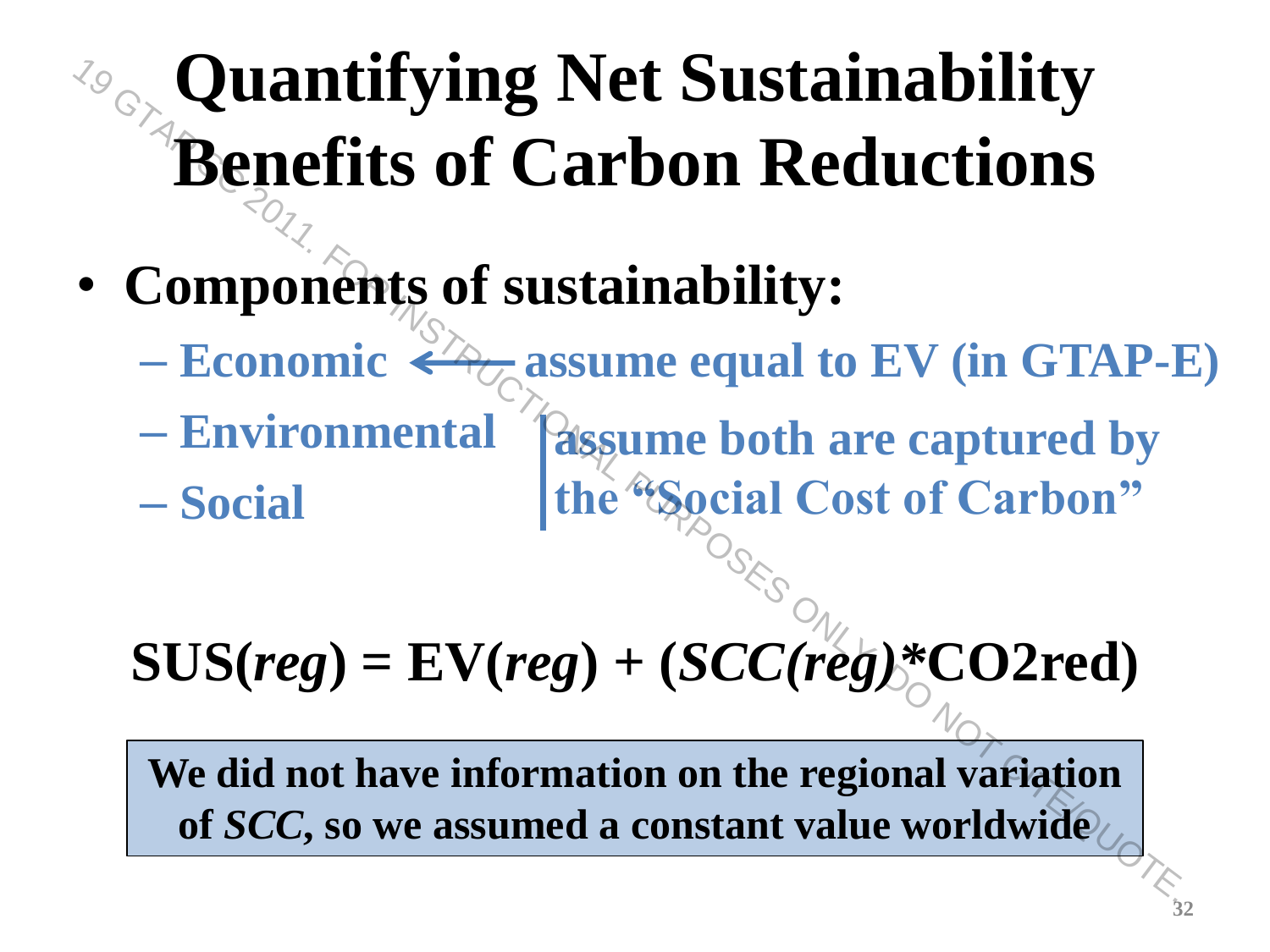#### **Use of Shocks to Simulate Different Annex I Carbon Reduction Targets**

**Shock file similar to example provided in baseline simulation:<sup>1</sup>**

**shock gco2q("USA") = -17; shock gco2q("EU27") = -17; shock gco2q("JPN") = -30; shock gco2q("RoA1") = -40;**

**EV = -16.8 B USD Total Carbon Reduction = 0.667 GtC World Carbon Price = \$24.95**

**Example shock file from our small project (20% Annex I target): shock gco2q("USA") = -20; shock gco2q("EU27") = -20; shock gco2q("JPN") = -20; shock gco2q("RoA1") = -20; EV = -16.6 B USD Total Carbon Reduction = 0.662 GtC World Carbon Price = \$24.71 The School School School School School School School School School School School School School School School School School School School School School School School School School School School School School School School** 

**We found that EV and actual carbon reductions were insensitive to re-allocation of regional carbon reduction targets, under the assumption of worldwide trading of emissions – thus, for simplicity we kept all Annex I targets equal to each other**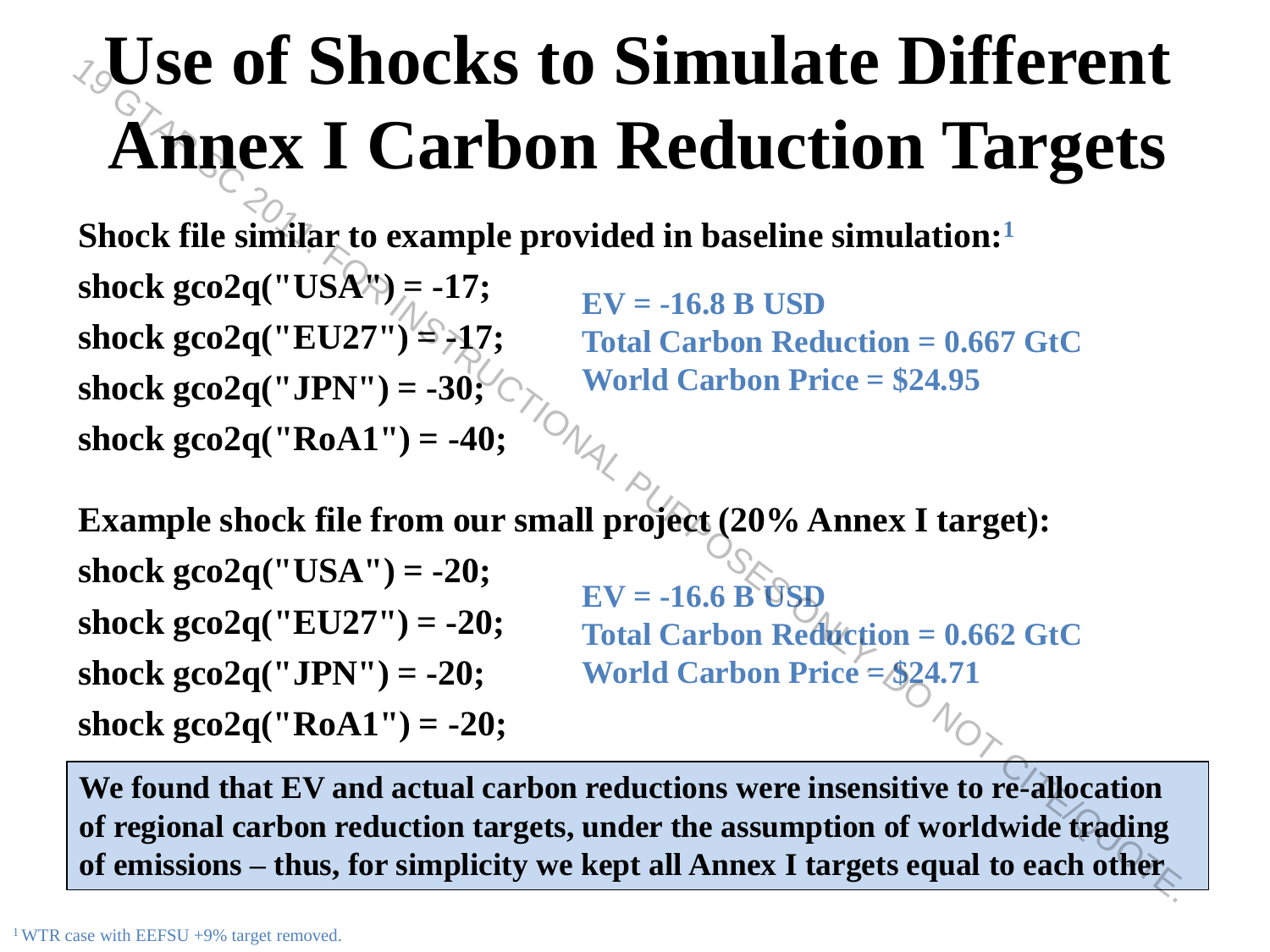#### **Major Carbon Reductions Require a**



**Annex 1 Carbon Reduction Target**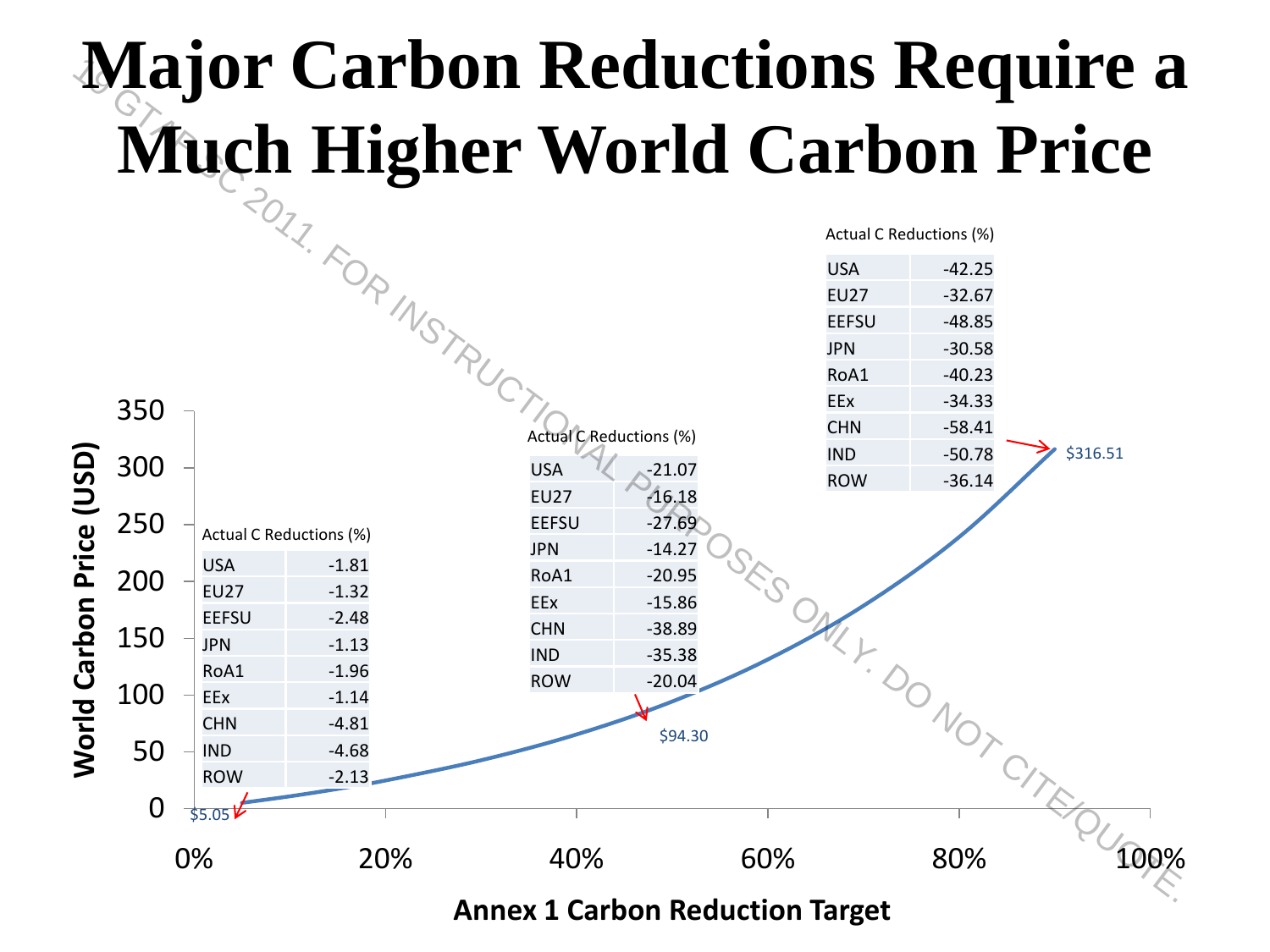#### **Optimal Carbon Reduction Target Depends on Social Cost of Carbon**

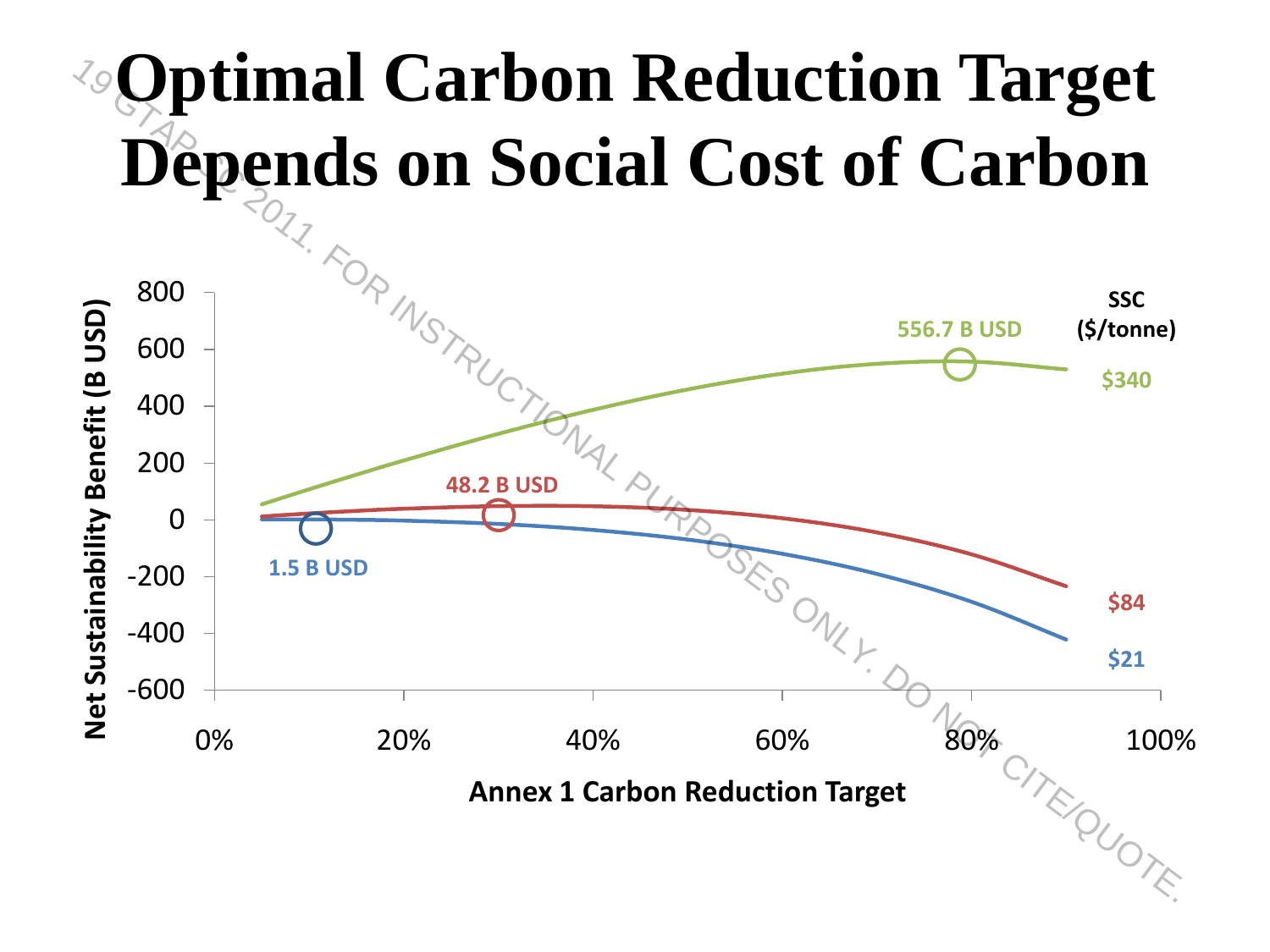

- **Energy Exporters are biggest losers at low targets (< 30%)**
- **US is the biggest loser at high targets (> 30%)**
-